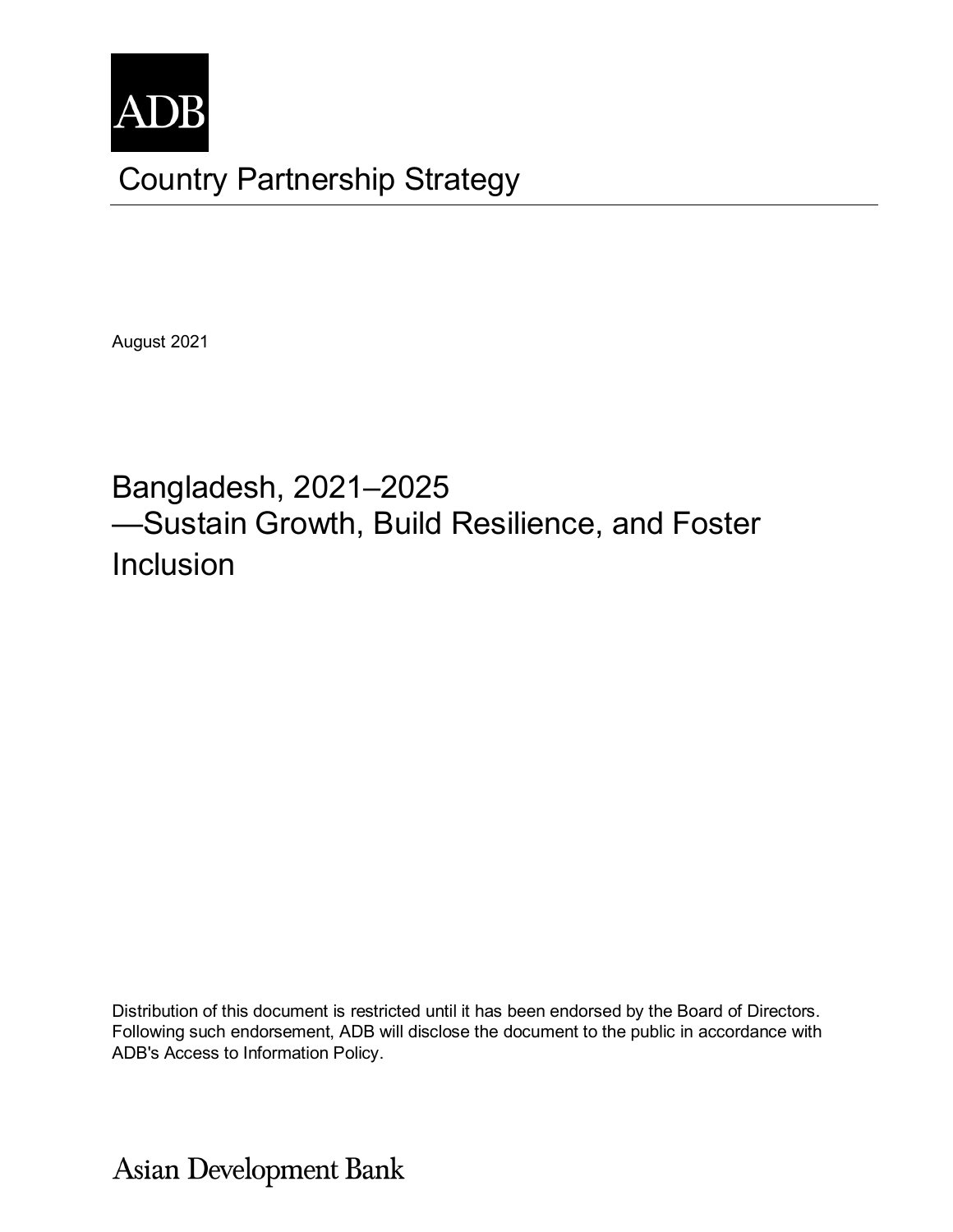# **CURRENCY EQUIVALENTS**

(as of 9 August 2021)

| Currency unit | —   | taka (Tk) |
|---------------|-----|-----------|
| Tk1.00        | $=$ | \$0.012   |
| \$1.00        | =   | Tk84.6696 |

#### **ABBREVIATIONS**

| <b>ADB</b>   | Asian Development Bank                          |
|--------------|-------------------------------------------------|
| <b>AIIB</b>  | Asian Infrastructure Investment Bank            |
| <b>CAPE</b>  | country assistance program evaluation           |
| COL          | concessional ordinary capital resources lending |
| COVID-19     | coronavirus disease                             |
| <b>CPS</b>   | country partnership strategy                    |
| <b>GDP</b>   | gross domestic product                          |
| <b>GESI</b>  | gender equality and social inclusion            |
| <b>LCG</b>   | <b>Local Consultative Group</b>                 |
| <b>LDC</b>   | least-developed country                         |
| <b>NGO</b>   | nongovernment organization                      |
| <b>OCR</b>   | ordinary capital resources                      |
| <b>PPP</b>   | public-private partnership                      |
| <b>SASEC</b> | South Asia Subregional Economic Cooperation     |
| <b>SDG</b>   | <b>Sustainable Development Goals</b>            |
| TA           | technical assistance                            |

#### **NOTES**

- (i) The fiscal year (FY) of the Government of Bangladesh ends on 30 June. "FY" before a calendar year denotes the year in which the fiscal year ends, e.g., FY2022 ends on 30 June 2022.
- (ii) In this report, "\$" refers to United States dollars.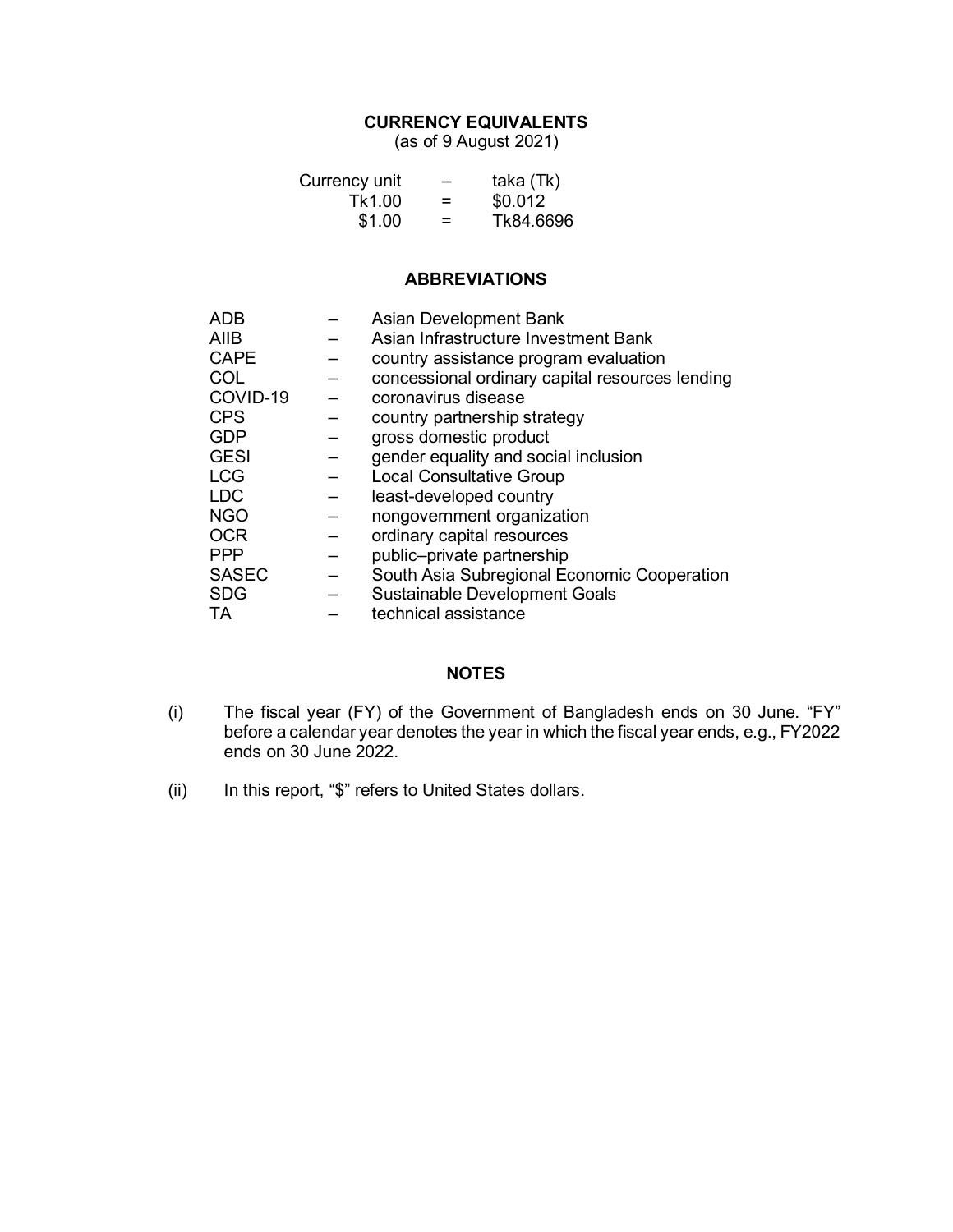| <b>Vice-President</b>   | Shixin Chen, Operations 1                                                    |
|-------------------------|------------------------------------------------------------------------------|
| <b>Director General</b> | Kenichi Yokoyama, South Asia Department (SARD)                               |
|                         |                                                                              |
| <b>Team leaders</b>     | Manmohan Parkash, Deputy Director General; concurrently Country              |
|                         | Director, Bangladesh Resident Mission (BRM), SARD                            |
|                         | Jyotsana Varma, Principal Country Specialist, BRM, SARD                      |
|                         | Soon Chan Hong, Senior Economist, BRM, SARD                                  |
| <b>Team members</b>     | Faiza Ahad, Associate Project Officer (Education), BRM, SARD                 |
|                         | Md. Monjurul Ahmed, Senior Financial Management Officer, BRM,<br><b>SARD</b> |
|                         | Kazi Akhmila, Associate Safeguard Officer (Resettlement), BRM,               |
|                         | <b>SARD</b>                                                                  |
|                         | Gobinda Bar, Senior External Relations Officer, BRM, SARD                    |
|                         | Andrew Brubaker, Principal Evaluation Specialist, Environment,               |
|                         | Natural Resources & Agriculture Division (SAER), SARD                        |
|                         | Amer A. Chowdhury, Senior Public-Private Partnership Specialist,             |
|                         | Advisory Division 1, Office of Public-Private Partnership                    |
|                         | Farhat Jahan Chowdhury, Senior Project Officer (Environment),                |
|                         | <b>BRM, SARD</b>                                                             |
|                         | Marjana Chowdhury, Senior Water Resources Project Officer, BRM,              |
|                         | <b>SARD</b>                                                                  |
|                         | Amrita Das, Associate Project Officer (Transport), BRM, SARD                 |
|                         | Barun Kumar Dey, Senior Economics Officer, BRM, SARD                         |
|                         | Saumadip Dey, Senior Investment Officer, Private Sector Financial            |
|                         | Institutions Division (PSFI), Private Sector Operations Department           |
|                         | (PSOD)                                                                       |
|                         | Tushna Dora, Investment Specialist, Office of the Director General,          |
|                         | <b>PSOD</b>                                                                  |
|                         | Olivier L. Drieu, Senior Water Resources Specialist (Climate                 |
|                         | Change), SAER, SARD                                                          |
|                         | Ratna Gomes, Executive Assistant, BRM, SARD                                  |
|                         | Md. Sayeedul Haque, Associate Portfolio Management Officer,                  |
|                         | <b>BRM, SARD</b>                                                             |
|                         | Mohammad R. Al. Hasan, Senior Project Officer (Financial Sector),            |
|                         | <b>BRM, SARD</b>                                                             |
|                         | Dongxiang Li, Lead Regional Cooperation Specialist, Regional                 |
|                         | Cooperation and Operations Coordination Division, SARD                       |
|                         | Zhigang Li, Senior Social Sector Specialist, Human and Social                |
|                         | Development Division, SARD                                                   |
|                         | Tika R Limbu, Principal Portfolio Management Specialist, BRM,                |
|                         | <b>SARD</b>                                                                  |
|                         | Shahtaz Mirza, Program Analyst, BRM, SARD                                    |
|                         | Bakhodir Mirzaev, Rural Development Specialist, SAER, SARD                   |
|                         | Nazmun Nahar, Senior Project Officer (Energy), BRM, SARD                     |
|                         | Kaukab H. Naqvi, Senior Economist, Economic Analysis and                     |
|                         | Operational Support Division, Economic Research and Regional                 |
|                         | <b>Cooperation Department</b>                                                |
|                         | Momoko Nitta, Urban Development Specialist, Urban Development                |
|                         | and Water Division, SARD                                                     |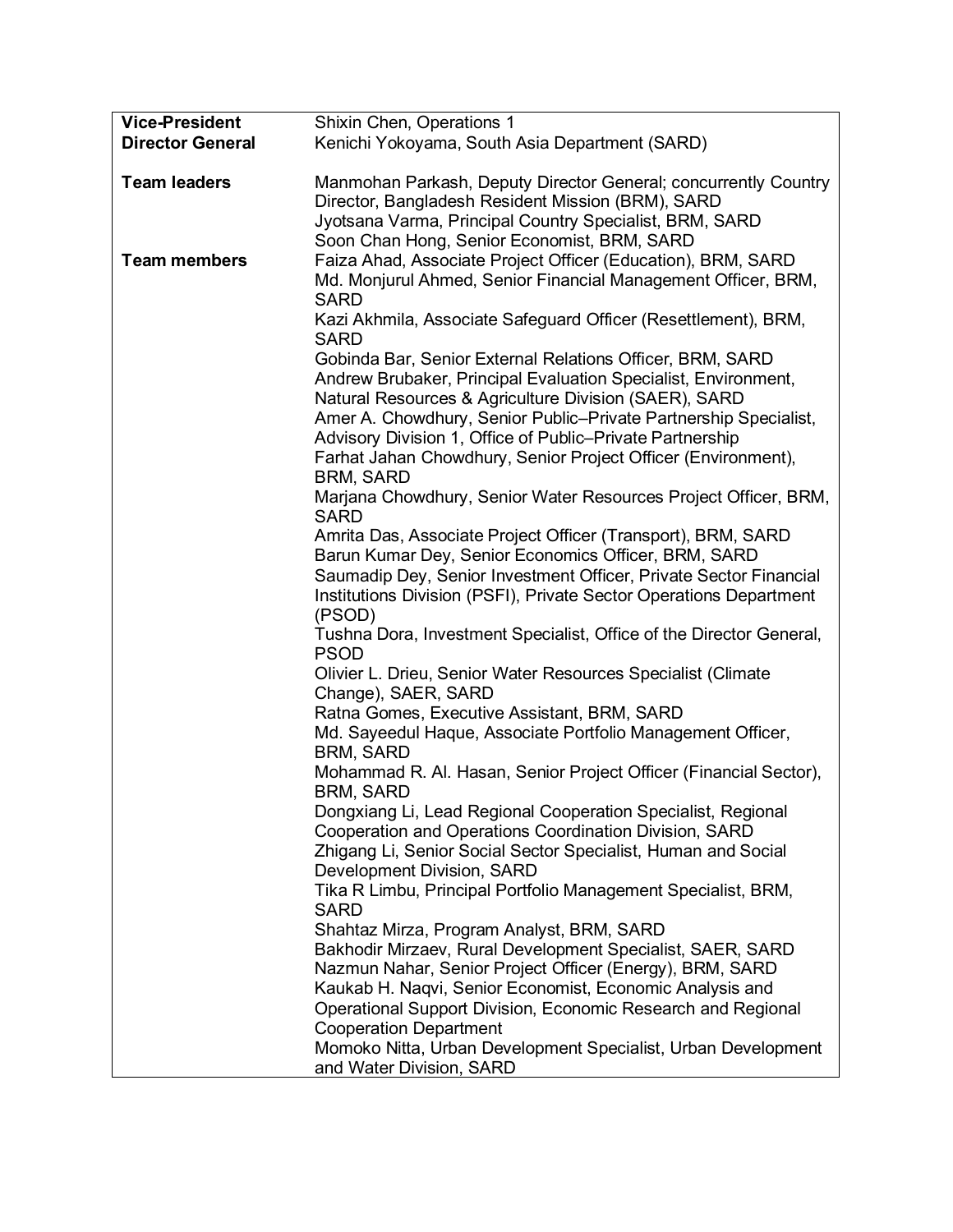|                | Teruhisa Oi, Principal Energy Specialist (Climate Change), Energy                                                      |
|----------------|------------------------------------------------------------------------------------------------------------------------|
|                | Division (SAEN), SARD<br>Susan Olsen, Senior Investment Specialist, PSFI, PSOD                                         |
|                | Ravi Peri, Director, Transport and Communications Division, SARD                                                       |
|                | Mafalda A. Pinto, Young Professional, SAER, SARD                                                                       |
|                | Sumit Pokhrel, Environment Specialist (Climate Change), SAER,<br><b>SARD</b>                                           |
|                | Mahbub Rabbani, Senior Economics Officer, BRM, SARD                                                                    |
|                | Hanif A. Rahemtulla, Principal Public Management Specialist                                                            |
|                | (Governance), Governance Thematic Group, Office of the Cluster                                                         |
|                | Head, Sustainable Development and Climate Change Department                                                            |
|                | (SDCC)                                                                                                                 |
|                | Md. Saidur Rahman, Senior Project Officer (Transport Sector),<br><b>BRM, SARD</b>                                      |
|                | S. M. Ebadur Rahman, Senior Social Sector Officer (Education and                                                       |
|                | Health), BRM, SARD                                                                                                     |
|                | C. Janyna Rhor, Principal Procurement Specialist, Procurement                                                          |
|                | Division 1, Procurement, Portfolio and Financial Department                                                            |
|                | Amit Datta Roy, Associate Financial Control Officer, BRM, SARD                                                         |
|                | Arghya Sinha Roy, Senior Climate Change Specialist, (Climate                                                           |
|                | Change), Climate Change and Disaster Risk Management Division,<br><b>SDCC</b>                                          |
|                | Bidyut Kumar Saha, Senior Investment Officer, Office of the                                                            |
|                | Director General, PSOD                                                                                                 |
|                | Nasheeba Selim, Senior Social Development Officer (Gender),<br><b>BRM, SARD</b>                                        |
|                | Pushkar Srivastava, Project Management Specialist, BRM, SARD                                                           |
|                | Samia Tariq, Investment Specialist, Infrastructure Finance Division                                                    |
|                | 1 (PSIF1), PSOD                                                                                                        |
|                | Francesco Tornieri, Principal Social Development Specialist                                                            |
|                | (Gender and Development), Office of the Director General, SARD                                                         |
|                | Melinda Tun, Counsel, Office of the General Counsel                                                                    |
|                | Christine Genalin Uy, Senior Investment Specialist, PSIF1, PSOD                                                        |
|                | Aziz Yusupov, Energy Specialist, SAEN, SARD                                                                            |
|                | Dongdong Zhang, Principal Financial Sector Specialist, Public                                                          |
| Peer reviewers | Management, Financial Sector, and Trade Division, SARD<br>Ronald Antonio Q. Butiong, Chief of Regional Cooperation and |
|                | Integration Thematic Group, Regional Cooperation and Integration                                                       |
|                | Thematic Group, SDCC                                                                                                   |
|                | Rajesh Vasudevan, Senior Economist, Regional Cooperation and                                                           |
|                | Operations Coordination Division, Central and West Asia                                                                |
|                | Department <sup>a</sup>                                                                                                |

a Outposted to the Uzbekistan Resident Mission.

In preparing any country partnership strategy, financing any project, or by making any designation of or reference to a particular territory or geographic area in this document, the Asian Development Bank does not intend to make any judgments as to the legal or other status of any territory or area.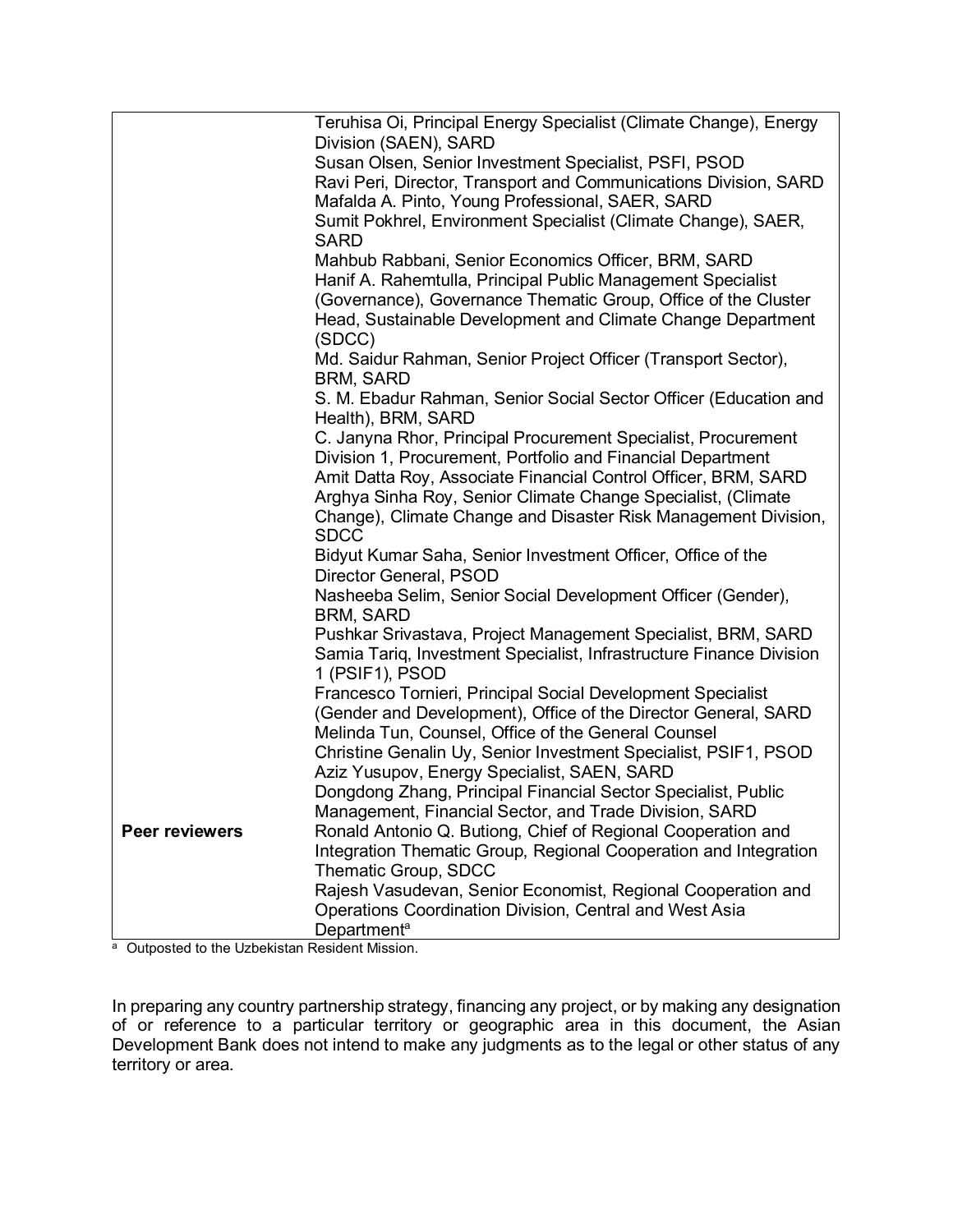# **CONTENTS**

|      | <b>COUNTRY AT A GLANCE</b>                                                                                                                                                                                                                             | Page                                               |
|------|--------------------------------------------------------------------------------------------------------------------------------------------------------------------------------------------------------------------------------------------------------|----------------------------------------------------|
| I.   | COUNTRY PARTNERSHIP STRATEGY SNAPSHOT                                                                                                                                                                                                                  |                                                    |
| Π.   | COUNTRY DEVELOPMENT CONTEXT                                                                                                                                                                                                                            | $\overline{2}$                                     |
| III. | <b>COUNTRY STRATEGY FRAMEWORK</b>                                                                                                                                                                                                                      | 4                                                  |
|      | Lessons from Previous Strategy<br>А.<br><b>B.</b><br><b>National Development Strategy</b><br>С.<br><b>Role of Development Partners</b><br>ADB's Strategic Objectives and Operational Priorities<br>D.<br>Е.<br><b>Priorities for Knowledge Support</b> | 4<br>4<br>$6\phantom{1}6$<br>$6\phantom{1}6$<br>13 |
| IV.  | <b>STRATEGY IMPLEMENTATION</b><br>Indicative Resource Parameters<br>А.<br>В.<br><b>Implementation Priorities</b><br>C.<br><b>Monitoring of Results</b><br>D.<br><b>Risks</b>                                                                           | 13<br>13<br>14<br>15<br>15                         |
|      | <b>APPENDIXES</b>                                                                                                                                                                                                                                      |                                                    |
| 1.   | Country Partnership Strategy Results Framework                                                                                                                                                                                                         | 16                                                 |
| 2.   | Country Knowledge Plan                                                                                                                                                                                                                                 | 18                                                 |
| 3.   | <b>List of Linked Documents</b>                                                                                                                                                                                                                        | 22                                                 |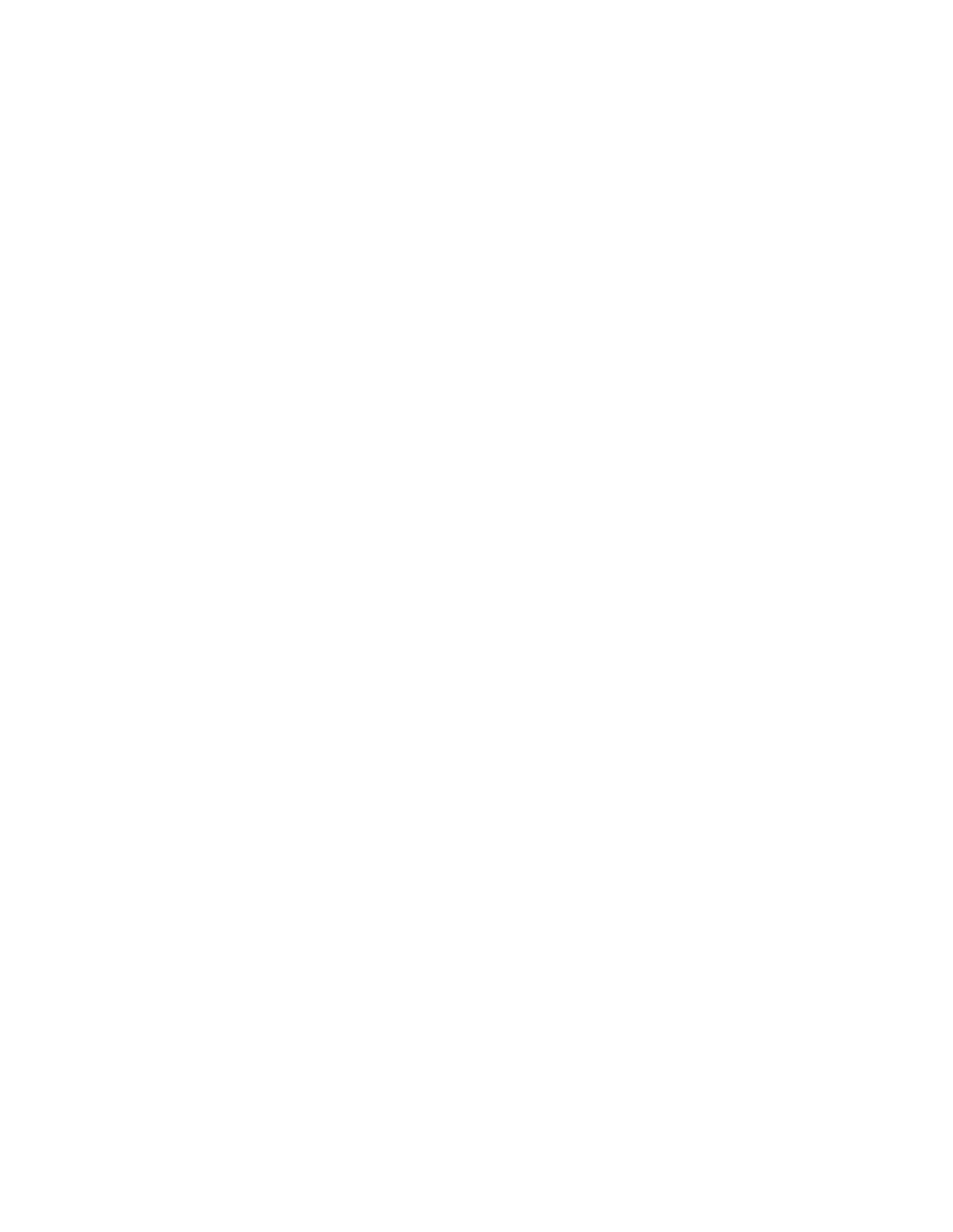#### **COUNTRY AT A GLANCE**

| <b>Economica</b>                                           | 2016    | 2017    | 2018    | 2019                   | 2020      |
|------------------------------------------------------------|---------|---------|---------|------------------------|-----------|
| GDP (\$ billion, current)                                  | 221.4   | 249.7   | 274.1   | 302.6                  | 323.1     |
| GDP per capita (\$, current)                               | 1,385.0 | 1,544.0 | 1,675.0 | 1,828.0                | 1,970.0   |
| GNI per capita (\$, atlas method)                          | 1,370.0 | 1,520.0 | 1,750.0 | 1,940.0                | $\ddotsc$ |
| GDP growth (%, in constant prices)                         | 7.1     | 7.3     | 7.9     | 8.2                    | $3.5\,$   |
| Agriculture                                                | 2.8     | 3.0     | 4.2     | 3.9                    | 4.6       |
| Industry                                                   | 11.1    | 10.2    | 12.1    | 12.7                   | 3.3       |
| Services                                                   | 6.3     | 6.7     | 6.4     | 6.8                    | 4.2       |
| Gross domestic investment (% of GDP)                       | 29.7    | 30.5    | 31.2    | 31.6                   | 30.5      |
| Gross domestic saving (% of GDP)                           | 25.0    | 25.3    | 22.8    | 25.0                   | 23.8      |
| Consumer price index (annual % change)                     | 5.9     | 5.4     | 5.8     | 5.5                    | 5.7       |
| Liquidity (M2) (annual % change)                           | 16.4    | 10.9    | 9.2     | 9.9                    | 12.6      |
| Overall fiscal surplus (deficit) (% of GDP)                | (3.8)   | (3.4)   | (4.7)   | (5.5)                  | (5.6)     |
| Merchandise trade balance (% of GDP)                       | (2.9)   | (3.8)   | (6.6)   | (5.2)                  | (5.5)     |
| Current account balance (% of GDP)                         | 1.9     | (0.5)   | (3.5)   | (1.5)                  | (1.4)     |
| External debt service (% of exports of goods and services) | 2.8     | 3.0     | 3.5     | 3.4                    | 4.4       |
| External debt (% of GDP)                                   | 14.5    | 13.7    | 14.9    | 14.9                   | 15.3      |
|                                                            |         |         |         |                        |           |
| <b>Poverty and Social</b>                                  | 2010    |         | Latest  |                        |           |
| Population (million)                                       | 147.8   |         | 167.6   | [2020]                 |           |
| Population growth (annual % change)                        | 1.4     |         | 1.2     | [2020]                 |           |
| Maternal mortality ratio (per 100,000 live births)         | 242.0   |         | 163.0   | [2020]                 |           |
| Infant mortality rate (below 1 year/per 1,000 live births) | 38.9    |         | 21.0    | [2020]                 |           |
| Life expectancy at birth (years)                           | 70.9    |         | 72.8    | [2020]                 |           |
| Adult literacy (%)                                         | 64.6    |         | 75.6    | [2020]                 |           |
| Primary school gross enrollment (%)                        | 106.0   |         | 116.5   | [2018]                 |           |
| Child malnutrition (% below 5 years old)                   | 45.0    |         | 21.9    | [2018]                 |           |
| Population below national poverty line (%)                 | 31.5    |         | 20.5    | [2019]                 |           |
| Population with access to safe water (%)                   | 84.0    |         | 98.5    | [2019]                 |           |
| Population with access to sanitation (%)                   | 56.0    |         | 84.6    | [2019]                 |           |
| <b>Environment</b>                                         | 2000    |         | Latest  |                        |           |
| Carbon dioxide emissions (million tons)                    | 27.9    |         | 82.8    | [2018]                 |           |
| Carbon dioxide emissions per capita (tons)                 | 0.2     |         | 0.5     | [2018]                 |           |
| Forest area (million hectares)                             | .       |         | 2.6     | [2020]                 |           |
| Urban population (% of total population)                   | 22.8    |         | 37.4    | [2019]                 |           |
|                                                            |         |         |         |                        |           |
| ADB Portfolio (active loans and ADF grants) <sup>b</sup>   |         |         |         | As of 31 December 2020 |           |
| Total number of loans and ADF grants                       |         |         |         |                        |           |
| Sovereign                                                  |         |         |         | 68                     |           |
| Nonsovereign                                               |         |         |         | 6                      |           |
| Total loan and ADF grant amount (\$ million) <sup>c</sup>  |         |         |         |                        |           |
| Sovereign                                                  |         |         |         | 10,379.6               |           |
| Nonsovereign                                               |         |         |         | 202.8                  |           |
| Disbursements (sovereign)                                  |         |         |         |                        |           |
| Disbursed amount, total (\$ million)                       |         |         |         | 1,644.7                |           |
| Disbursed amount, excluding PBL (\$ million)               |         |         |         | 976.6                  |           |
| Disbursement ratio, excluding PBL (%)                      |         |         |         | 18.4                   |           |

… = not available, ( ) = negative, [ ] = latest year for which data are available, ADB = Asian Development Bank, ADF = Asian Development Fund, GDP = gross domestic product, GNI = gross national income, M2 = broad money, OCR = ordinary capital resources, PBL = policy-based lending.

<sup>a</sup> Fiscal year ending 30 June, e.g., FY2020 ended on 30 June 2020.

<sup>b</sup> Covers ADF and OCR financing for projects and programs, including policy-based lending, unless otherwise stated.

<sup>c</sup> Net of droppages and cancellation.

Sources: Bangladesh Bureau of Statistics; Bangladesh Bank; Ministry of Finance; World Bank; and ADB estimates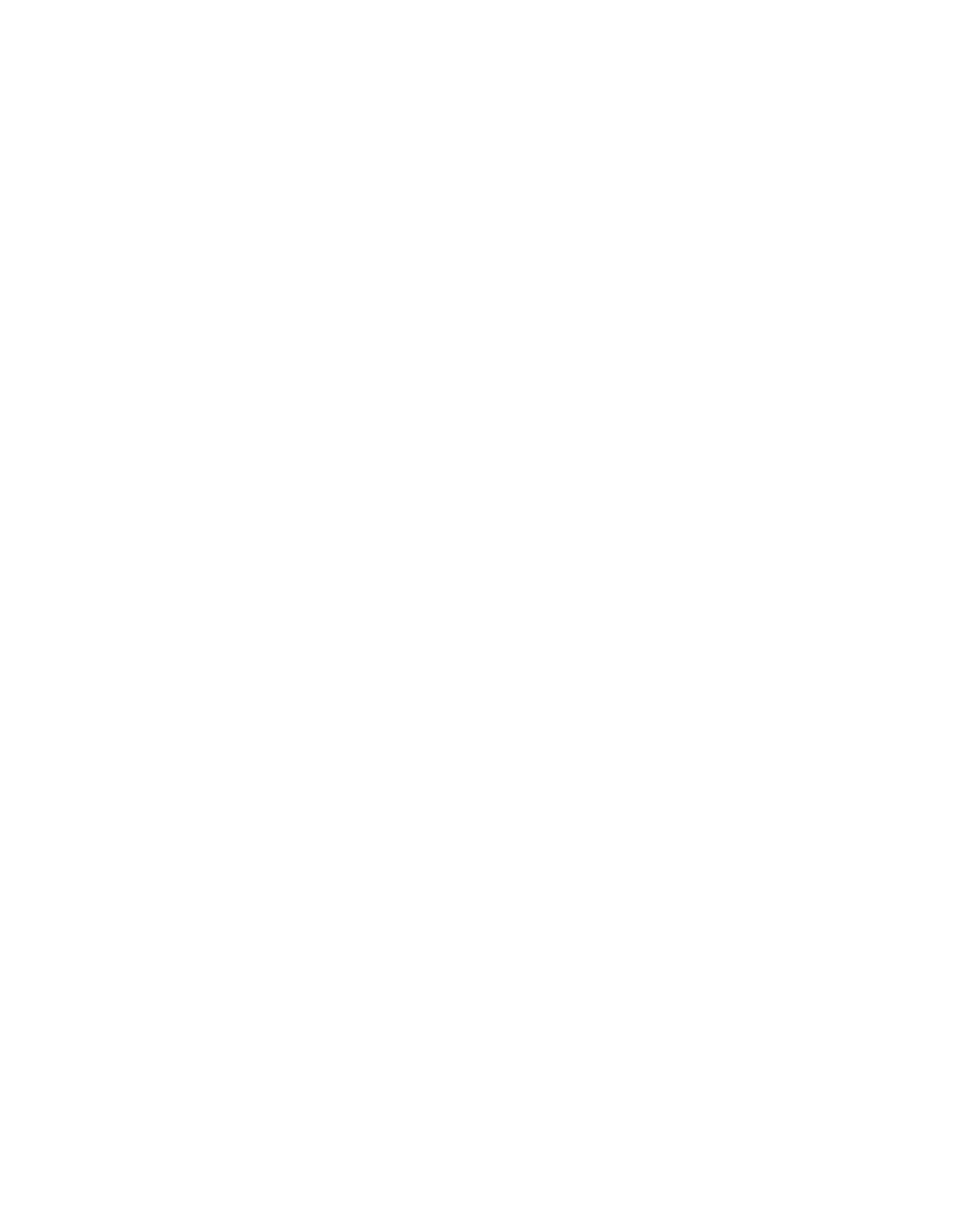# **I. COUNTRY PARTNERSHIP STRATEGY SNAPSHOT**

<span id="page-8-0"></span>1. **Key development challenges.** Bangladesh has achieved robust growth of 6.5% per year since fiscal year (FY) 20[1](#page-8-1)0.<sup>1</sup> Poverty has declined from 49% in FY2000 to 20.5% in FY2019. The gender gap has narrowed, with significant improvements in human development indicators. Bangladesh became a lower middle-income country in 2015 and is on track to graduate from least-developed country (LDC) status in 2026, having met the United Nations eligibility criteria in March 2018 and February 2021. The major challenges facing Bangladesh are (i) lack of economic diversification and weak competitiveness, (ii) threats from climate change and environmental degradation, and (iii) limited human capital development and social protection. Other factors impeding faster, more inclusive growth are poor-quality infrastructure, a weak business and investment environment, low productivity of the rural economy, inadequate institutional capacity and governance, and limited integration with regional and global value chains.

2. **ADB's strategic objectives and priorities.** The Asian Development Bank (ADB) will adopt a holistic and comprehensive approach to support sustainable, resilient, and inclusive growth over the country partnership strategy (CPS) period (2021–2025). ADB will (i) boost competitiveness, employment, and private sector development; (ii) promote green growth and climate resilience; and (iii) strengthen human capital and social protection. In delivering these strategic priorities, ADB will (i) accelerate gender equality and social inclusion, (ii) strengthen institutional capacity and governance, (iii) deepen regional cooperation and integration, and (iv) promote new technology and innovation. ADB will prioritize support to the government's coronavirus disease (COVID-19) recovery efforts, including by expanding support for the health sector and social protection. ADB will be selective and interventions in each area will be based on careful consideration of its core strengths and the role of other development partners.

3. **Alignment with the government's development plan.** ADB assistance is aligned with the government's Eighth Five-Year Plan (2021–2025), and its road map for promoting prosperity and fostering inclusiveness.<sup>[2](#page-8-2)</sup> ADB strategic objectives reflect recommendations from the Country Assistance Program Evaluation (CAPE) for Bangladesh, 2011–2020 and are aligned with ADB's Strategy 20[3](#page-8-3)0 and its operational priorities.<sup>3</sup> ADB engagement complements the strategies of other development partners by pursuing a sector-wide approach, and common policy dialogues.

4. **ADB's value addition.** To realize the aspiration of becoming an upper middle-income country by 2031, Bangladesh needs increased public and private investments during 2021–2025. ADB will increase its lending operations to \$10 billion–\$12 billion during 2021–2025, from \$9.6 billion during 2016–2020. ADB will further expand its private sector operations and continue to leverage a high level of cofinancing.<sup>[4](#page-8-4)</sup> ADB operations will be increasingly driven by upstream strategic knowledge works that will build a deeper and broader understanding of cross-sectoral development issues, and prioritize transformative investments with policy dialogues, including multisector projects to address complex development challenges holistically through the One ADB approach. Climate change will be a key consideration in selection of projects. Programmatic policy-based loans will be used to address key policy challenges where ADB has comparative advantage. ADB will promote regional transport, trade, and energy connectivity through coordinated support to the South Asia Subregional Economic Cooperation (SASEC) program.

<span id="page-8-1"></span><sup>1</sup> Gross domestic product (GDP) growth averaged 7.6% per year during FY2016–FY2019, but moderated to 5.2% in FY2020 because of the impact of the coronavirus disease (COVID-19) pandemic.

<span id="page-8-2"></span><sup>2</sup> Government of Bangladesh. 2020. *[Eighth Five-Year Plan 2021–2025](http://plancomm.gov.bd/sites/default/files/files/plancomm.portal.gov.bd/files/68e32f08_13b8_4192_ab9b_abd5a0a62a33/2021-02-03-17-04-ec95e78e452a813808a483b3b22e14a1.pdf)*. Dhaka.

<span id="page-8-3"></span><sup>3</sup> ADB. 2021. *[Country Assistance Program Evaluation: Bangladesh, 2011–2020](https://www.adb.org/documents/country-assistance-program-evaluation-bangladesh)*. Manila; ADB. 2018. *[Strategy 2030:](https://www.adb.org/documents/strategy-2030-prosperous-inclusive-resilient-sustainable-asia-pacific)  [Achieving a Prosperous, Inclusive, Resilient, and Sustainable Asia and the Pacific.](https://www.adb.org/documents/strategy-2030-prosperous-inclusive-resilient-sustainable-asia-pacific)* Manila.

<span id="page-8-4"></span><sup>4</sup> A total of \$7.2 billion cofinancing was leveraged between 2016 and 2020, of which \$2.9 billion was nonsovereign.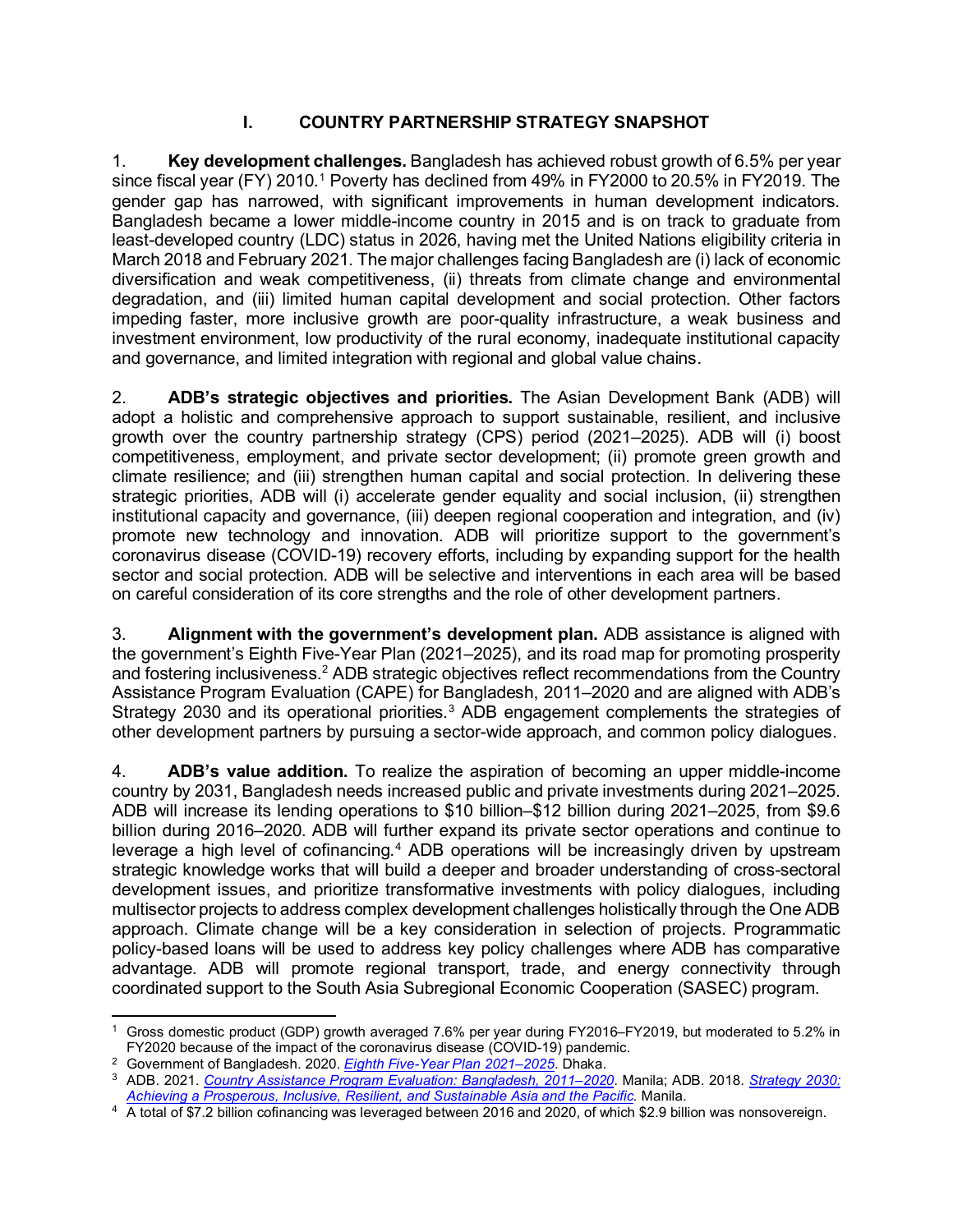#### **II. COUNTRY DEVELOPMENT CONTEXT**

<span id="page-9-0"></span>5. **Positive development momentum**. Sustained growth and appropriate policy measures have helped Bangladesh achieve good development outcomes. Almost universal access to power (99%), basic drinking water (98.5%), and sanitation (86.5%) have helped improve the quality of living (footnote 2). Record levels of remittances and stable food production helped poor households cope with economic uncertainties. Employment generation has been encouraging the manufacturing sector, especially manufacture of ready-made garments, has absorbed lowskilled, mostly female workers. Increased access to finance and cellphone services have helped increase financial inclusion. Good progress in health and education has helped increase productivity and competitiveness of the young labor force.<sup>[5](#page-9-1)</sup> The country is located between South Asia and Southeast Asia, offering opportunities to be part of global and regional value chains.

6. **Macroeconomic context.** Despite COVID-19, Bangladesh has successfully maintained macroeconomic stability. Gross domestic product (GDP) grew steadily from 7.1% in FY2016 to 8.2% in FY2019, with average annual GDP growth of 7.6% during the period. Exports, remittances, and domestic consumption have been the major sources of growth. Capital accumulation has also been a key driver of economic growth, aided by investments in infrastructure and human development. During FY2016–FY2019, inflation remained under control (5.4%–5.9%), fiscal deficits were low (3.4%–5.5% of GDP), and current account balances showed either a surplus or a small deficit (–3.5% to 1.9% of GDP). Foreign exchange reserves grew from \$30 billion in FY2016 to \$36 billion in FY2020, and external debt remained stable at about 15% of GDP. The COVID-19 pandemic has slowed growth, increased short-term unemployment, and marginally impacted the fiscal deficit and inflation. The low revenue-to-GDP ratio (which averaged 9.9% of GDP in FY2016–FY2019) is a major macroeconomic concern. Efforts to enhance domestic resource mobilization will be a key priority in the CPS period to meet the growing needs for public expenditure on physical and social infrastructure.

7. **Pace of structural transformation and economic diversification.** The structure of the economy continues to shift from agriculture to manufacturing and services. During FY2016– FY2019, the industry sector grew at an average rate of 11.5% per year, the services sector at 6.5%, and agriculture at just 3.5%. The agriculture sector's share of GDP declined from 15.4% to 13.6%, while that of industry increased from 29.2% to 34.6%. However, industry, including the export-oriented manufacturing sector, lacks diversification, with over 80% of exports concentrated in ready-made garments to traditional export destinations, including the United States and the euro area. Infrastructure deficit is identified as a key constraint for economic diversification. Diversification in manufacturing and export items (such as leather, agro-products, information and communication technology [ICT], light engineering, pharmaceuticals), together with increased competitiveness and access to new markets, will be critical in recovering from COVID-19 pandemic, sustaining economic growth, and generating employment opportunities.

8. **Sustainable Development Goals.** The Sustainable Development Goals (SDGs) were integrated with the Seventh Five-Year Plan with the pledge to "leave no one behind". [6](#page-9-2) During 2016–2020, good progress was made in eradicating poverty; reducing malnutrition, undernourishment and stunting; healthy lives; primary education enrollment; increasing gender equality, financial inclusion, and access to electricity and safe sanitation; and marine protection.

<span id="page-9-1"></span><sup>5</sup> United Nations Development Programme. 2020. *[Human Development Report, 2020](http://hdr.undp.org/sites/default/files/hdr2020.pdf)*. New York. Bangladesh is ranked 133 (out of 189 countries), with a Human Development Index value of 0.632. Notable advances have been made in infant and maternal mortality, life expectancy (72.6 years), and primary education (enrollment 100%, no gender gap).

<span id="page-9-2"></span><sup>6</sup> Government of Bangladesh, 2015. *[Seventh Five Year Plan 2015–2020](https://www.unicef.org/bangladesh/sites/unicef.org.bangladesh/files/2018-10/7th_FYP_18_02_2016.pdf)*. Dhaka.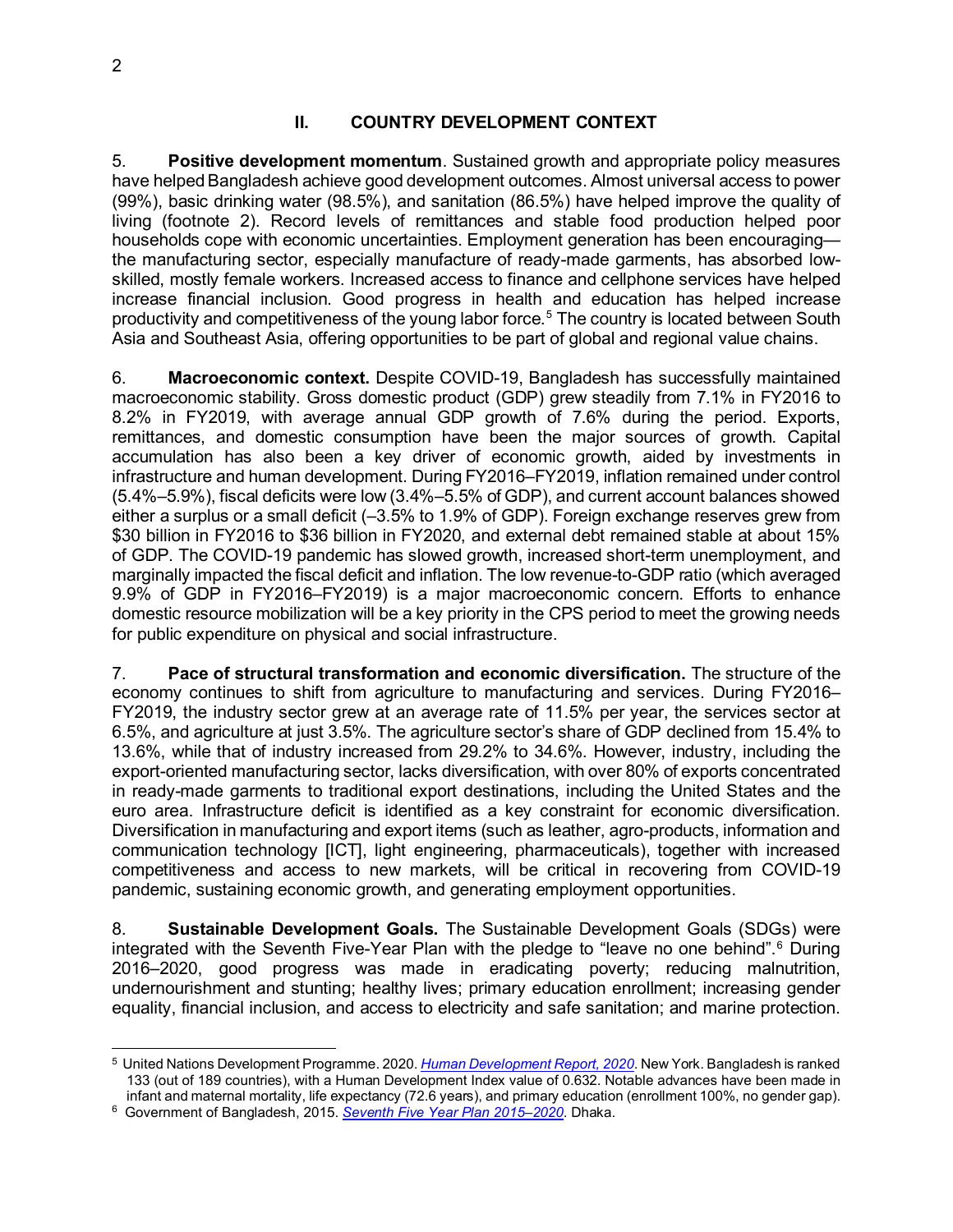Areas that require enhanced actions include reducing income inequality, providing universal access to health coverage and quality education, meeting urban demands, climate change adaptation and mitigation, and mobilizing financial resources.

9. **Private sector development.** Increased private sector participation is essential to meet the country's development needs. However, during FY2016–FY2019 private investment was relatively modest at 23.5% of GDP, and foreign direct investment remained low at less than 1% of GDP. Majority of businesses are informal and cost of doing business is high. The banking sector is the primary lender, but faces challenges of low profitability, high nonperforming loan ratio, weak governance, operational inefficiencies, tenor and asset liability management issues, and capital shortfalls. Improving the banking sector, the ease of doing business, business environment, and investment climate will help accelerate private sector development.<sup>[7](#page-10-0)</sup>

10. **Employment generation.** While economic growth has been robust, its impact on employment generation has been modest. Even though 68% of the population is aged between 15 and 64 in 2020, new employment creation in the industry and services sector expanded by an average of 3%–4% per annum, indicating limited labor absorption capacity. Labor productivity improved in all sectors, growing by 5.6% per annum, with productivity in manufacturing growing fastest (by 9%). Female labor force participation increased to 36.3% in FY2017, from 33.5% in FY2013. Industrial and economic diversification combined with better skills training and access to finance can increase employment opportunities in domestic and overseas markets.

11. **Poverty reduction and social protection.** Poverty has declined because of rapid GDP growth, employment creation, expansion of microcredit, social safety net programs, remittances (especially to rural areas), and public investments in large infrastructure projects.<sup>[8](#page-10-1)</sup> However, falling real wages and worsening income distribution, together with the impact of COVID-19, have caused a slowdown in the pace of poverty reduction. There is also disparity in poverty incidence between urban and rural areas, and western and eastern regions of the country. Specific actions to reduce inequality and poverty include effective implementation of the government's social protection program, more equitable rural and regional development, investments in low-cost housing and basic services (including quality health and education for the poor), and disaster risk management to reduce vulnerability to extreme weather events.

12. **Climate change and environment.** Bangladesh faces serious climate challenges because of its location in a river delta with low-lying flood plains. It is ranked as one of the most vulnerable countries to the impacts of climate change. [9](#page-10-2) Changing rainfall and water flow patterns, coupled with poverty incidence, high population density, rapid urbanization, and reliance on livelihoods that are weather-sensitive (such as agriculture) can affect rural livelihoods, food security, public health, and access to infrastructure and social services. The government has prepared the Bangladesh Delta Plan 2100 that integrates the country's development goals with sustainable management of water, ecology, environment, and land resources in the context of climate change and disaster vulnerabilities.[10](#page-10-3)

<span id="page-10-0"></span><sup>7</sup> World Economic Forum. 2019. *[The Global Competitiveness Report 2019](http://www3.weforum.org/docs/WEF_TheGlobalCompetitivenessReport2019.pdf)*. Geneva; and World Bank. 2020. *[Doing](https://documents1.worldbank.org/curated/en/688761571934946384/pdf/Doing-Business-2020-Comparing-Business-Regulation-in-190-Economies.pdf)  [Business 2020](https://documents1.worldbank.org/curated/en/688761571934946384/pdf/Doing-Business-2020-Comparing-Business-Regulation-in-190-Economies.pdf)*. Washington, DC. Bangladesh ranked 105 among 141 economies in the Global Competitiveness Index, and 168 among 190 economies in the Ease of Doing Business index.

<span id="page-10-1"></span><sup>8</sup> Government of Bangladesh, Bangladesh Bureau of Statistics. 2019. *Report on the Household Income and Expenditure Survey 2016*. Dhaka. *[Poverty and Extreme Poverty Rate of Bangladesh 2018–19](http://bbs.portal.gov.bd/sites/default/files/files/bbs.portal.gov.bd/page/5695ab85_1403_483a_afb4_26dfd767df18/2019-12-17-16-30-614e10bcb101bc1df5938723cc141c5d.pdf)*. Dhaka. The national poverty rate in Bangladesh decreased from 24.3% in 2016 to 20.5% in 2019; extreme poverty fell from 12.9% to 10.5% during the same period.

<span id="page-10-2"></span><sup>9</sup> Germanwatch. 2019. *[Global Climate Risk Index 2020](https://germanwatch.org/sites/default/files/20-2-01e%20Global%20Climate%20Risk%20Index%202020_14.pdf)*. Bonn.

<span id="page-10-3"></span><sup>10</sup> Government of Bangladesh, Ministry of Planning. 2018[. Bangladesh Delta Plan 2100.](https://plandiv.gov.bd/sites/default/files/files/plandiv.portal.gov.bd/files/2b2db593_2ebd_482e_a0e3_56a7bfe300c8/BDP%202100%20Abridged%20Version%20English.pdf) Dhaka.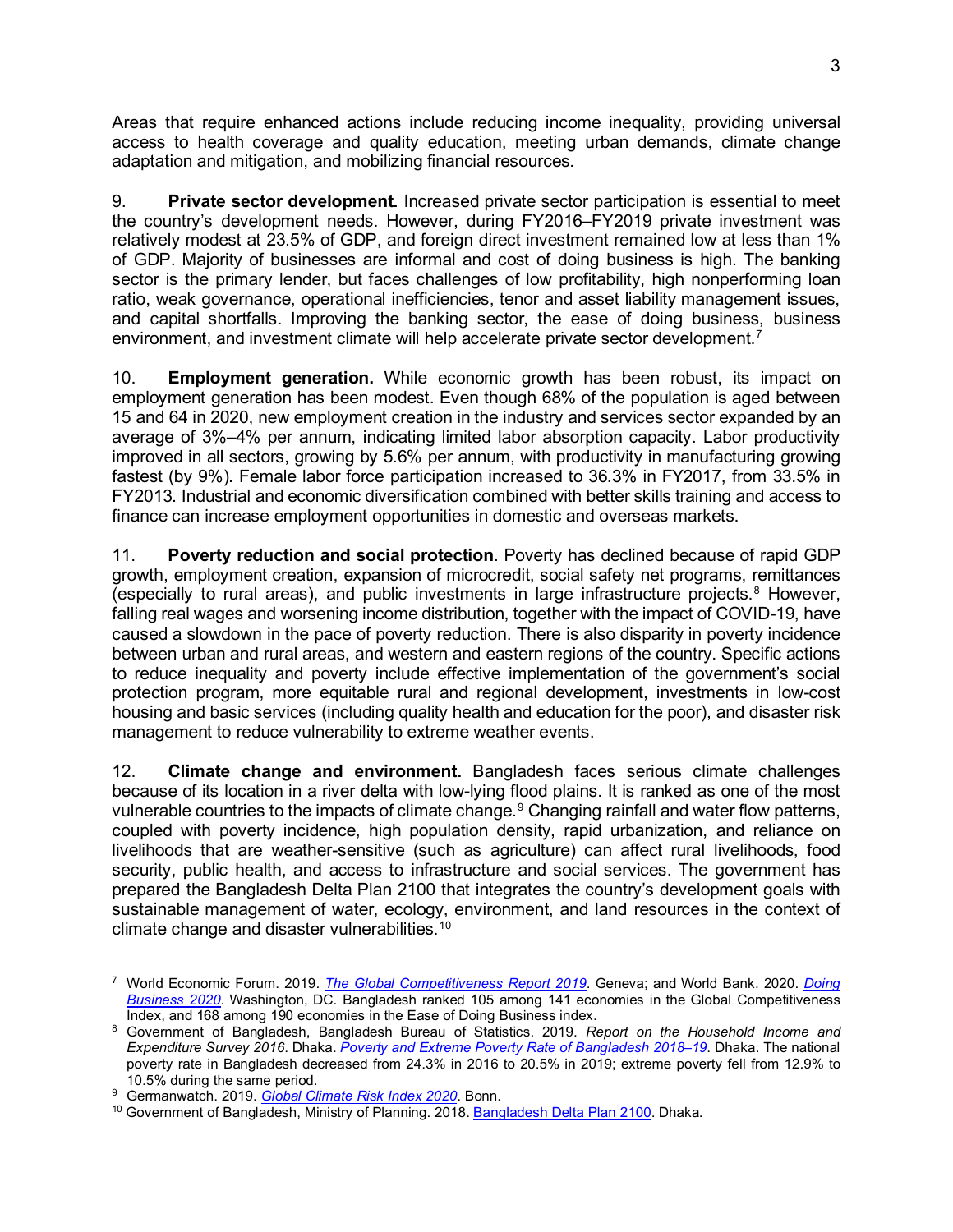13. **Gender equality and women's empowerment.** Bangladesh has made significant progress in several dimensions of gender equality: women's participation in the political process, employment in the readymade garments sector, and primary and secondary education enrollments. However, economic opportunities for men and women remain unequal; women are concentrated in the informal sector, and receive about 61% of male wages for equal work. The female labor force participation rate is below international norms, although it increased marginally from 33.5% in FY2013 to 36.3% in FY2017. Gender inequality can be addressed in part by providing women with equal access to education and skills development, employment opportunities, and productive assets; and increasing their involvement in decision making.

# **III. COUNTRY STRATEGY FRAMEWORK**

# <span id="page-11-1"></span><span id="page-11-0"></span>**A. Lessons from Previous Strategy**

14. The design of the CPS carefully considers the recommendations of ADB's CAPE for Bangladesh, 2011–2020 which rated ADB operations during 2011–2020 *successful*. The CAPE recommends to (i) build a deeper and broader understanding of cross-sectoral development issues; (ii) ensure that climate change and the environment are the overall strategic priority in the CPS, 2021–2025; (iii) scale up economic and sector analytical work; (iv) target the use of programmatic, policy-based lending for the most critical and relevant policy issues where the government's reform commitment is strong, and where governance can be strengthened; and (v) increase support for Bangladesh's national health and social protection systems.

15. The CAPE rated the development impact of the ADB program *satisfactory* and *relevant* to the country's needs, in addition to *efficient* and *likely sustainable*. It noted positive development impact in the areas of education, energy, transport, water, health, finance, and agriculture. The CAPE found that ADB contributed to the economic diversification of Bangladesh through its support in the areas of energy and transport. Support for inclusion, education and skills development, and greater gender equality achieved good results. Investments in urban primary health care services contributed to positive health outcomes in many urban areas. ADB investments in flood protection had significant advantages for agriculture and rural livelihoods with proactive climate change adaptation and disaster risk management measures. ADB also contributed to the development of the finance sector and public sector management, albeit on a limited scale (rated *less than effective*). The key lessons are to pursue capital market development, increase public engagement and analytical work to build public sector management and the good governance program, focus on productivity and livelihoods in the agriculture sector, and make efforts to further improve project readiness. These lessons have been incorporated in the design of the CPS.

# <span id="page-11-2"></span>**B. National Development Strategy**

16. **Key development goals.** The government aims to focus on areas where important performance gaps in implementing the Seventh Five-Year Plan remain, especially those impacted by the COVID-19 pandemic. The Eighth Five-Year Plan recognizes the need for higher resource mobilization, diversification of manufacturing and exports, and sustainable urbanization, among other issues.<sup>[11](#page-11-3)</sup> It centers on six core themes: (i) rapid recovery from COVID-19 to restore human

<span id="page-11-3"></span><sup>11</sup> The Eighth FYP is the first medium-term development plan through which the Perspective Plan 2021–2041 is to be implemented. Government of Bangladesh, General Economics Division. 2020. *[Making Vision 2041 into a Reality:](http://oldweb.lged.gov.bd/UploadedDocument/UnitPublication/1/1049/vision%202021-2041.pdf)  [Perspective Plan of Bangladesh 2021–2041](http://oldweb.lged.gov.bd/UploadedDocument/UnitPublication/1/1049/vision%202021-2041.pdf)*. Dhaka sets the agenda for the country to become an upper middleincome country and eliminate extreme poverty by FY2031, and achieve a high-income country status by FY2041.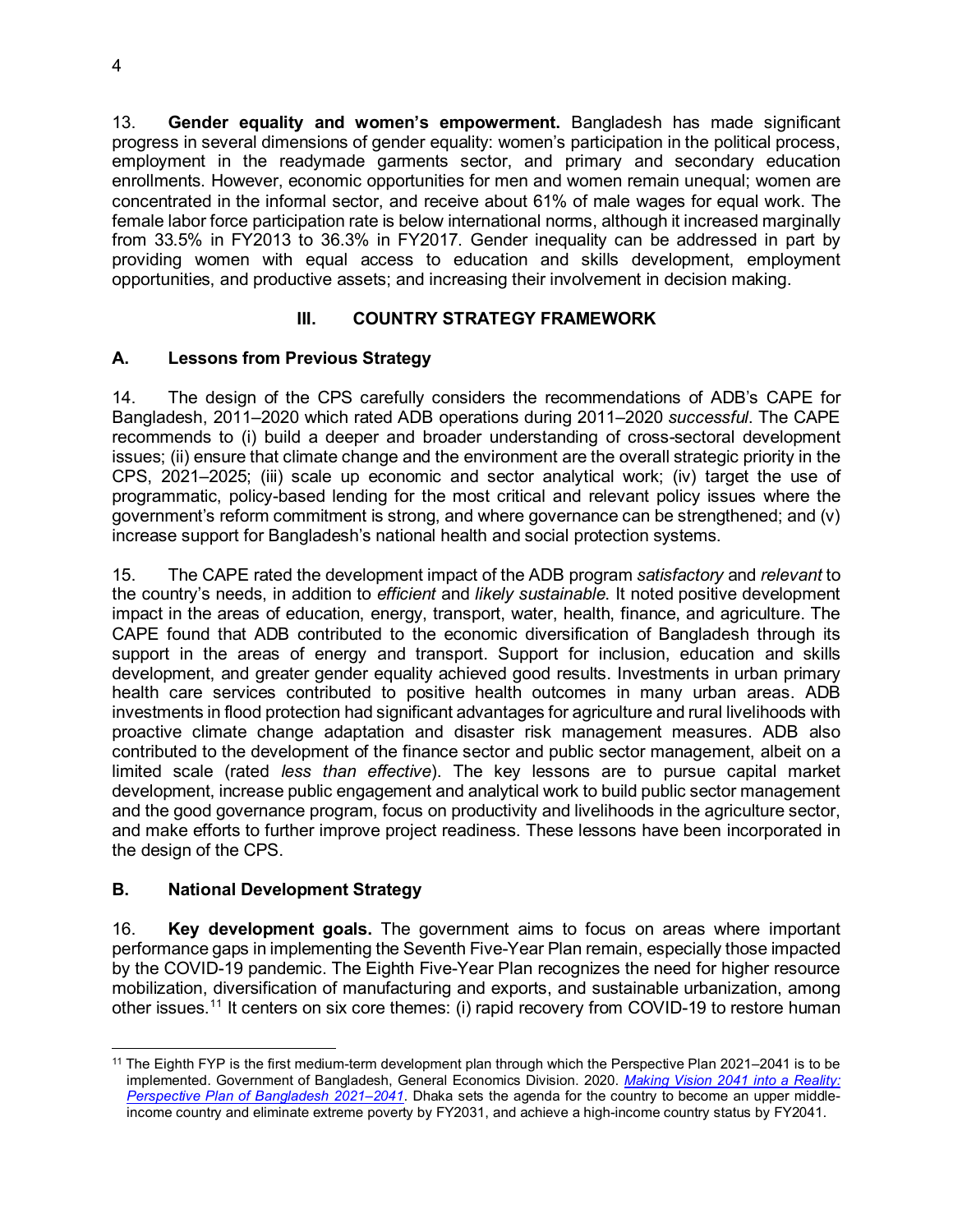health, confidence, employment, income, and economic activities; (ii) GDP growth acceleration, employment generation, and rapid poverty reduction; (iii) a broad-based strategy of inclusiveness with a view to empowering every citizen; (iv) a sustainable development pathway that is resilient to disaster and climate change, entails sustainable use of natural resources, and successfully manages the inevitable urbanization transition; (v) development and improvement of critical institutions necessary to lead the economy to upper middle-income country status; and (vi) attaining SDG targets and mitigating the impact of LDC graduation.[12](#page-12-0)

17. The government estimates about \$750 billion is required to achieve the Eighth Five-Year Plan targets. Of this, 94.9% will come from domestic resources and 5.1% from external resources. The plan seeks to achieve the following milestones: (i) accelerate the average annual growth rate from 7.1% to 8.0%, (ii) reduce poverty from 20.5% to 15.6% and extreme poverty from 10.5% to 7.4%, and (iii) provide 11.33 million new jobs. The plan assumes increases from current levels in (i) the tax-to-GDP ratio, from 7.9% to 12.3% in FY2025; (ii) expenditure-to-GDP, from 14.9% to 19.1% in FY2025; and (iii) revenue-to-GDP, from 9.4% to 14.1%. Remittances are projected to rise from \$18 billion to \$25.5 billion in 2025. An ambitious target has been set for foreign direct investment, projected to rise from the current level of \$1.8 billion (0.5% of GDP) to almost \$15.8 billion in FY2025 (3% of GDP). The plan aims to address the challenges arising from the COVID-19 pandemic swiftly and comprehensively by strengthening the health care system and through swift economic recovery. Health care spending will increase from 0.7% in FY2019 to 2.0% in FY2025, education from 2.0% to 3.0%, and social protection spending excluding civil service pension from 1.2% to 2.0%. Economic recovery will be pursued by fully implementing the stimulus packages, and creating new employment opportunities in cottage, micro, and small enterprises.

18. The government estimates that to accelerate economic growth the gross investment rate needs to rise from 30.5% in FY2020 to 36.6% by FY2025; while to maintain fiscal sustainability, 75.1% of the incremental investment needs to come from the private sector. Policies and measures to increase pro-poor expenditures and public investment in underserved regions and better target social safety programs are essential to ensure inclusive growth. Providing diverse opportunities for rural employment and income generation are effective ways to achieve more equitable growth. Vulnerability to environmental degradation and climate change also need to be addressed, as the livelihoods of the poor depend on increasing their resilience to unexpected environmental changes. Gender inequality remains an important social and economic issue, and limits the positive impacts of growth on a large section of the population.

19. **Government strategy to achieve the Sustainable Development Goals.** Bangladesh has embedded the SDGs into the Eighth Five-Year Plan and the Perspective Plan 2021–2041; this includes mapping ministries and agencies by target and preparing action plans for them, approving 40 priority indicators for localizing the SDGs, and preparing a monitoring and evaluation framework. In implementing SDGs, the government has adopted the "whole of society" approach through regular consultations with stakeholders including nongovernment organizations, civil society organizations, businesses, development partners, ethnic minorities, professional groups, labor associations, women's networks, and the media. To implement the SDGs during FY2017– FY2030, financing of \$928.5 billion (in FY2016 constant prices) is estimated to be needed, with the private sector contributing 42%, the public sector 34%, external sources 15%, public–private partnerships (PPPs) 6%, and nongovernment organizations 4%. The SDG Coordinator (in Prime Minister Office) closely coordinates with line ministries and voluntary national reviews on SDG progress were presented in 2017 and 2020.

<span id="page-12-0"></span> $12$  Trade-related challenges may arise due to the loss of specific LDC market access provisions, special and differential treatment, and flexibilities.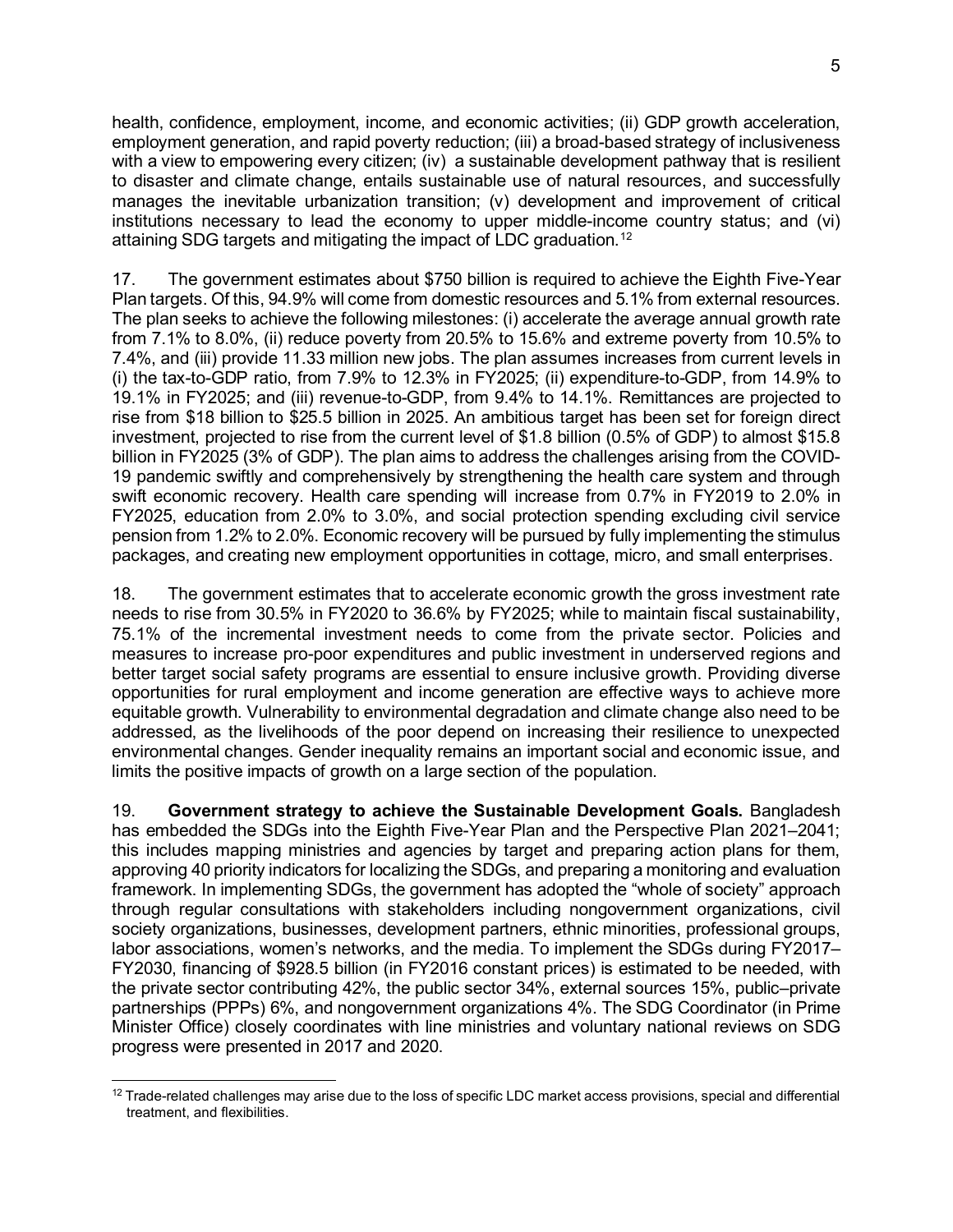#### <span id="page-13-0"></span>**C. Role of Development Partners**

20. **Development assistance scenario.** Development assistance plays a significant role in Bangladesh's development process. The foreign aid commitment to Bangladesh in FY2020 stood at \$9.7 billion, with most of it in the form of concessional loans. In FY2020, foreign assistance accounted for 40.1% of the annual development program spending. An active Local Consultative Group (LCG) comprising the government and all development partners provides the overall framework for cooperation. ADB is part of the LCG Executive Committee and currently co-chairs the LCG working group on energy. ADB has been active in working groups on transport, health, education, agriculture and natural resources, and water and urban services. ADB has strong partnerships with development partners and leveraged \$7.2 billion cofinancing in 2016–2020. To combat the impacts of the COVID-19 pandemic, in 2020 ADB provided \$600 million in support, including \$500 million for the COVID-19 Pandemic Response Option—with \$651 million in cofinancing from the Japan International Cooperation Agency, the Asian Infrastructure Investment Bank (AIIB), and the OPEC Fund for International Development—and \$100 million for the Emergency Health Project. The International Monetary Fund also provided \$732 million in balance-of-payment support in FY2020.[13](#page-13-2) Other partners such as the World Bank, the United Nations Children's Fund, the World Health Organization, and bilateral partners also provided support. In 2021, ADB has provided \$940 million to support vaccine procurement under the Asia Pacific Vaccine Access Facility. The government has requested \$1 billion programmatic budget support for economic resilience and health and social protection, of which \$250 million has been provided and the rest is under process for approval in 2021–2023.

21. **Partnerships and areas of coordination.** ADB will further deepen coordination with development partners to enhance the effectiveness of its assistance and explore more cofinancing opportunities. ADB's future operations envisage cofinancing in projects and programs focusing on infrastructure development, human capital development, finance, health and social protection, rural transformation, and urban infrastructure and services. In the health and social protection sector, ADB will work closely with the World Bank, the Japan International Cooperation Agency, the European Investment Bank, AIIB, and OPEC Fund for International Development. In education, ADB will continue to work with a consortium of development partners using a sectorwide approach. In infrastructure, ADB will work closely with AIIB, the European Investment Bank, and other partners. In agriculture and rural development, cofinancing opportunities with the Netherlands and the International Fund for Agricultural Development will be sought. In water and other urban infrastructure and services, cofinancing from Agence Française de Développement will be pursued. ADB will harmonize approaches with other development partners in terms of fiduciary oversight, governance, financial management, reporting, and procurement. Efforts will be made to deepen the ongoing collaboration with civil society organizations for community-based approaches in urban health, water management, gender equality and social inclusion, and urban services.

# <span id="page-13-1"></span>**D. ADB's Strategic Objectives and Operational Priorities**

22. In providing support to the government in achieving its vision of promoting prosperity and fostering inclusiveness, the CPS has three strategic objectives, based on ADB's core strengths in Bangladesh, and ADB Strategy 2030; and is aligned with the SDGs. The first objective is to boost competitiveness, employment, and private sector development. To achieve this, ADB will invest in infrastructure; strengthen the business and finance sector environment; strengthen

<span id="page-13-2"></span><sup>13</sup> Bangladesh received about \$2.6 billion as budget support during FY2020 and FY2021, and has requested a further \$2 billion in FY2022. *Source: [Finance Minister's Budget Speech on 3 June 2021.](https://mof.portal.gov.bd/sites/default/files/files/mof.portal.gov.bd/page/b29661b6_927f_4012_9f83_5ac47dbd6ebd/Speech%202021-22%20English%20Final%20Press.pdf)*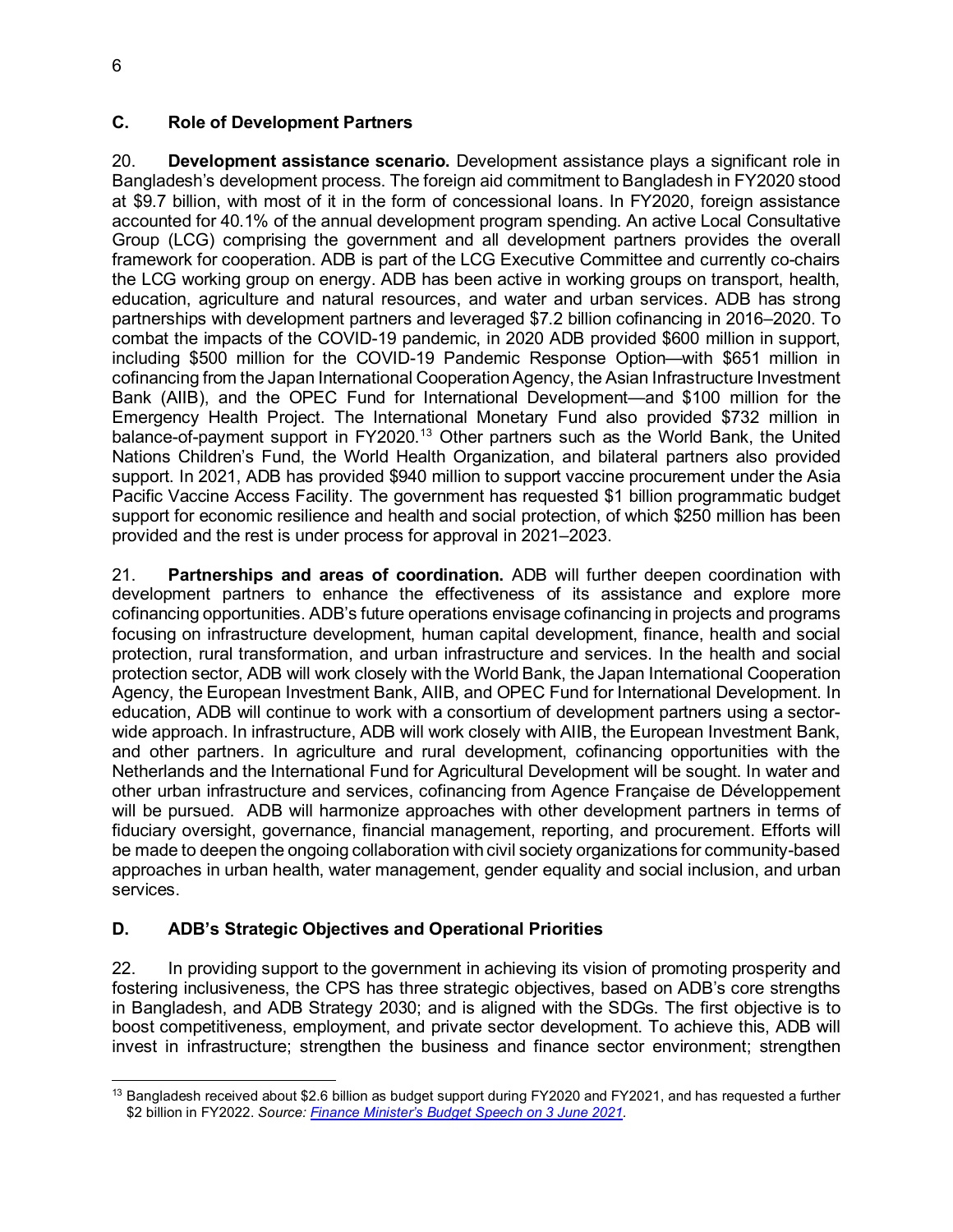domestic resource mobilization; improve access to finance for cottage, micro, small, and mediumsized enterprises; expand nonsovereign operations; and promote PPPs. The second objective is to promote green growth and climate resilience. ADB operations will build disaster and climate resilience, accelerate sustainable agriculture and rural transformation, and scale up energy efficiency and renewable energy. ADB will also develop knowledge and capacity for environmental protection, climate change adaptation and mitigation, and disaster risk management. Helping Bangladesh access concessional climate finance—including international climate finance sources such as the Green Climate Fund and ADB-administered trust funds—will be a priority. The third objective is to strengthen human capital and social protection by increasing the quantity, quality, and inclusivity of essential services; improving human capital and employability; and enhancing social protection. These objectives will help realize a rapid, inclusive recovery from the COVID-19 pandemic and mitigate the impact of LDC graduation (figure).



|                    | Accelerate gender equality and social inclusion (OP2)  |
|--------------------|--------------------------------------------------------|
| <b>Core Common</b> | Strengthen governance and institutional capacity (OP6) |
| <b>Themes</b>      | Deepen regional cooperation and integration (OP7)      |
|                    | Promote new technology and innovation                  |
|                    |                                                        |

OP = operational priority; OP1 = addressing remaining poverty and reducing inequality; OP2 = accelerating progress in gender equality; OP3 = tackling climate change, building climate and disaster resilience and enhancing environmental sustainability; OP4 = making cities more livable; OP5 = promoting rural development and food security; OP6 = strengthening governance and institutional capacity; OP7 = fostering regional cooperation and integration.

Source: Asian Development Bank.

23. The CPS will apply an integrated, One ADB approach in implementing ADB operations in both sovereign and nonsovereign interventions. ADB will further promote gender equality and social inclusion in all sectors to increase participation and economic empowerment of women and disadvantaged groups. ADB will broaden governance and institutional capacity with a mix of policy and project-based loans and technical assistance (TA) support to enhance the capacity of executing and implementing agencies. ADB will enhance regional cooperation and integration to accelerate the development process, create employment opportunities, raise incomes, and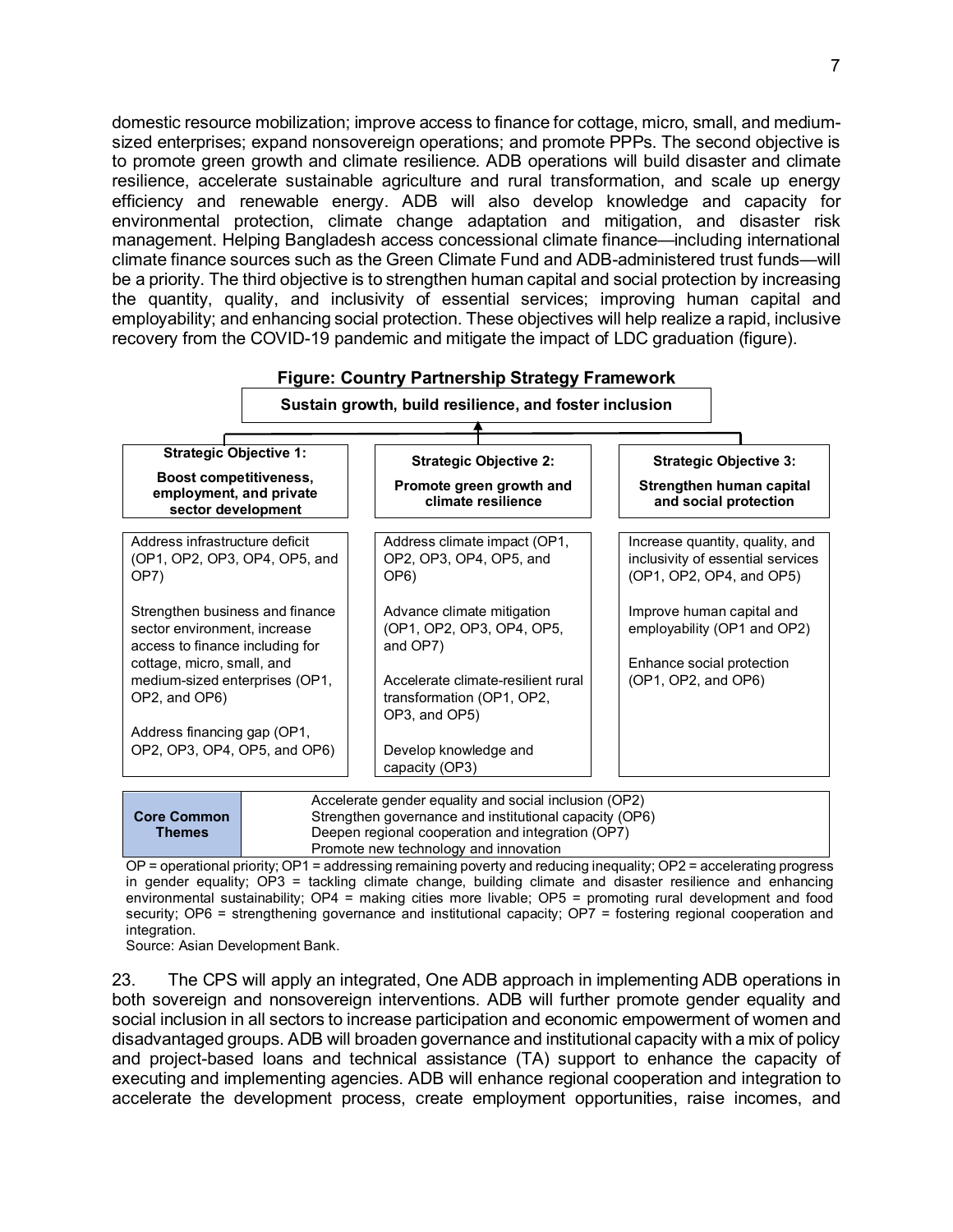improve lives. ADB will promote adoption of more advanced technologies by supporting digital solutions in education, health, social protection, energy, transport, urban and water, agriculture, and finance. Policy dialogues and upstream knowledge operations will identify and support critical reforms. ADB will coordinate with other development partners and adopt a flexible approach to maximize its impact and respond to Bangladesh's evolving and emerging needs. To unlock untapped investment into sustainable development, especially from the private sector, blended concessional finance will be considered for relevant nonsovereign operations that comply with the development finance institutions Blended Finance Principles. Given the uncertainties in the duration and depth of the impacts of COVID-19, the CPS retains the flexibility to adjust to evolving needs and opportunities.

24. **Selectivity.** Given the diverse and evolving needs of Bangladesh, and ADB resources representing only a fraction of total development financing in the country, ADB will adopt a selective and differentiated approach to finance projects and programs. Guided by the Strategy 2030's operational priorities, sectors and thematic areas will be selected based on strategic engagement which may entail supporting policy-based loans (in finance, health, social protection, and trade facilitation) in the early years of the CPS, to help unlock sovereign and nonsovereign investments in later years. High-impact projects focusing on underserved regions (e.g., southwest and northeast Bangladesh), vulnerable populations (e.g., tribes, special needs children), and counterpart agencies with limited implementation capacity (e.g., 22 coastal towns) will be selected.

# **1. Boost Competitiveness, Employment, and Private Sector Development**

25. To enhance the competitiveness, create employment opportunities, and develop private sector, ADB will continue to prioritize addressing the country's deficit with regard to energy, transport, ICT, rural, and urban infrastructure; promote economic diversification; enhance domestic resource mobilization; and expand nonsovereign operations. Regional connectivity will continue to be a major priority. The focus will be on quality infrastructure development that is sustainable and climate resilient, and make cities more livable. ADB will further advance road, railway, energy, and urban infrastructure reforms, and include the principles of good governance, efficiency, cost recovery, and corporatization where possible.

26. In the transport sector, ADB will pursue multimodal transport network development involving roads, railways, inland waterways, and urban transport. Priority will be given to SASEC corridors for enhanced regional connectivity and integration with regional and global value chains. In the road sector, ADB will support the expansion of national highways to enhance regional and international trade and passenger movement, boost competitiveness, and catalyze private investment and growth. In the rail sector, a corridor approach will be adopted to complete the network, and standardize the gauge. Investments will be continued to renew and upgrade infrastructure, together with reforms for institutional strengthening and commercialization of operations. Opportunities for the development of waterways together with intermodal connectivity will be explored, including connectivity with roads, rail lines, and river and seaports. An integrated multimodal transport development plan will be prepared to take full advantage of transport infrastructure. ADB will consider expansion or rehabilitation of port facilities to increase capacity for trade and improve connectivity. A holistic approach for urban transport planning will be adopted, including value-capture financing and land transit-oriented development to ensure sustainable and environment-friendly public and urban transport options for Dhaka and other major cities. Private sector and PPP opportunities will be explored.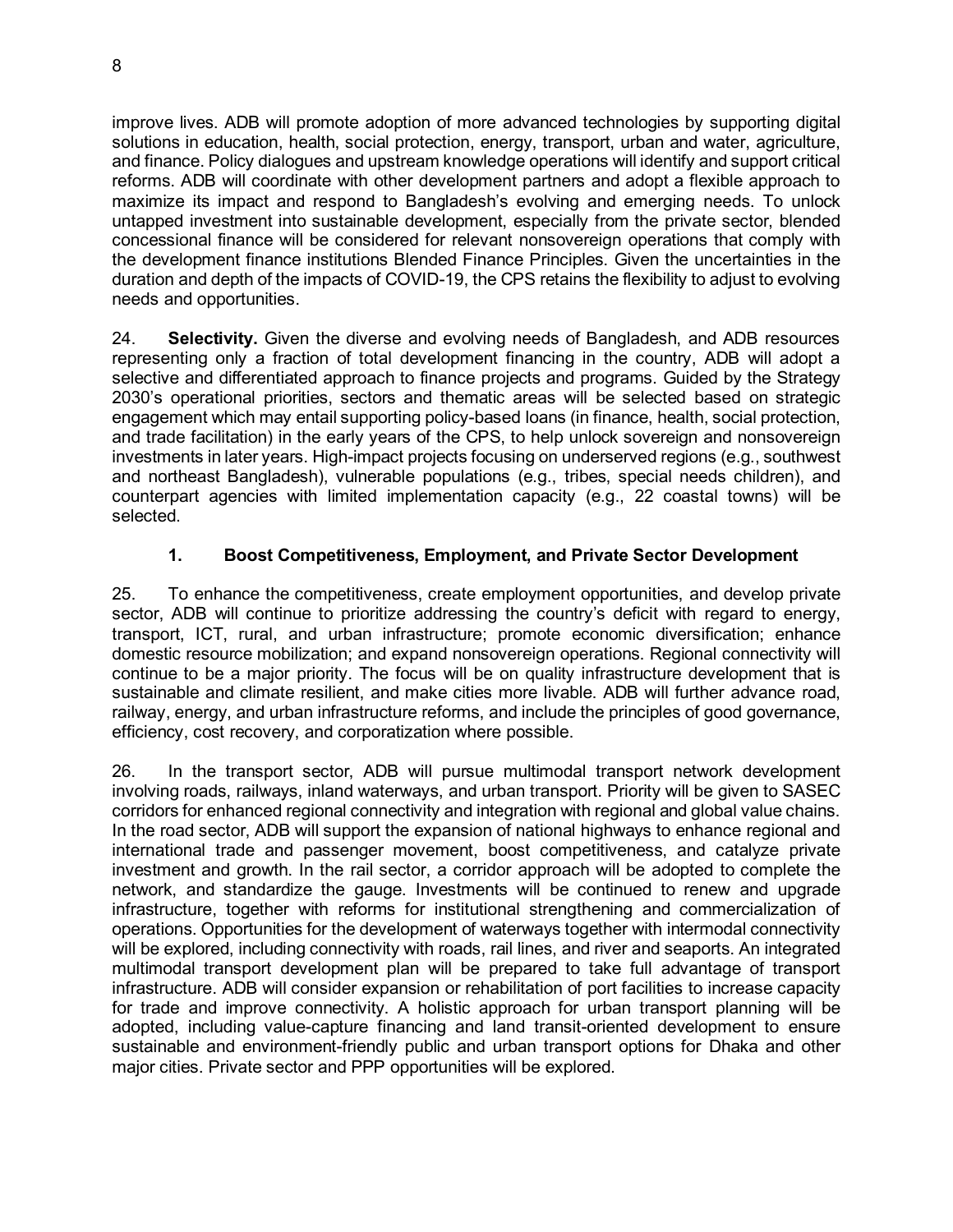27. In the water and other urban infrastructure and services sector, ADB will adopt an integrated and climate-resilient urban development approach for large, medium-sized, and small cities. The focus will be on water supply and sanitation and other urban infrastructure to make cities more livable. More support to sanitation through a city-wide inclusive sanitation approach will be considered. ADB will continue to support improving urban planning and more resilient urban infrastructure and services promoting agglomeration economies. All support will pursue (i) strengthening policy, regulation, and urban governance; (ii) strengthening urban systems and resilience to the impact of disaster and climate risks; (iii) mainstreaming the use of digital and advanced technologies; (iv) building capacity of government agencies with support to policy and governance improvements; (v) promoting municipal resource mobilization; (vi) greater participation by communities and the private sector; and (vii) consideration of the needs of women, people with disabilities, and other vulnerable groups in project design.

28. In the energy sector, ADB will focus on investments to (i) improve the reliability of electricity supply through improvements in the technical quality of the supply, and the commercial quality of the service; (ii) expand renewable energy generation; (iii) strengthen the power transmission and distribution network; (iv) support supply and demand-side energy efficiency measures; and (v) promote the regional energy trade. ADB will prioritize energy sector reform with a focus on grid stability, pricing, improving regulatory capacity, and governance. ADB will support private sector participation through increased nonsovereign operations, and strengthen energy sector institutions to improve their planning capacity.

29. To promote economic diversification, ADB will strengthen the business and finance sector to mitigate the impact of the COVID-19 pandemic and facilitate private sector development. ADB will focus on strengthening sector governance, policy and regulatory reforms, upgrading financial market infrastructure, supporting resource mobilization, enhancing access to finance, and improving financial literacy. Improvements to trade and business policies and regulations to facilitate intra- and inter-regional trade, promote foreign direct investment, and stimulate export diversification will be pursued. ADB will strengthen the financial market with diversified financial products including small and medium-sized enterprise financing and microenterprise credit, and facilitate necessary reforms in the banking sector. Further support will be provided for stock and bond market development. Stronger emphasis will be given to mobile financing solutions, technology enablement, and startup support. Inclusive finance solutions in areas such as affordable housing, health care, and climate finance solutions may also be explored.

30. Adopting the One ADB approach, ADB will catalyze nonsovereign financing through the private sector, PPPs, and state-owned enterprise financing opportunities in agribusiness, health, education, logistics, manufacturing, ICT, energy, transport, urban, and other infrastructure. ADB will continue to support public finance institutions such as the Infrastructure Development Company Limited and Bangladesh Infrastructure Finance Fund Limited to diversify their funding sources, including market-based sources, blended finance or bond issuances. ADB will continue to provide financial assistance to private sector projects with sound fundamentals and strong development impact. Coordination and collaboration with the private sector will be actively sought, including the use of innovative financial products and instruments, including local currency funding sources, to diversify financing solutions and mitigate financial risks. ADB will continue to provide guarantees and loans to the local financial institutions through its Microfinance, Trade and Supply Chain Finance Programs. ADB will adopt a multi-pronged strategy for PPPs encompassing four pillars: (i) capacity building and awareness raising in key areas, (ii) policy and institution support, (iii) project preparation and development, and (iv) project financing. ADB will work with the government to make the PPP process more efficient and pursue financing of PPP transactions.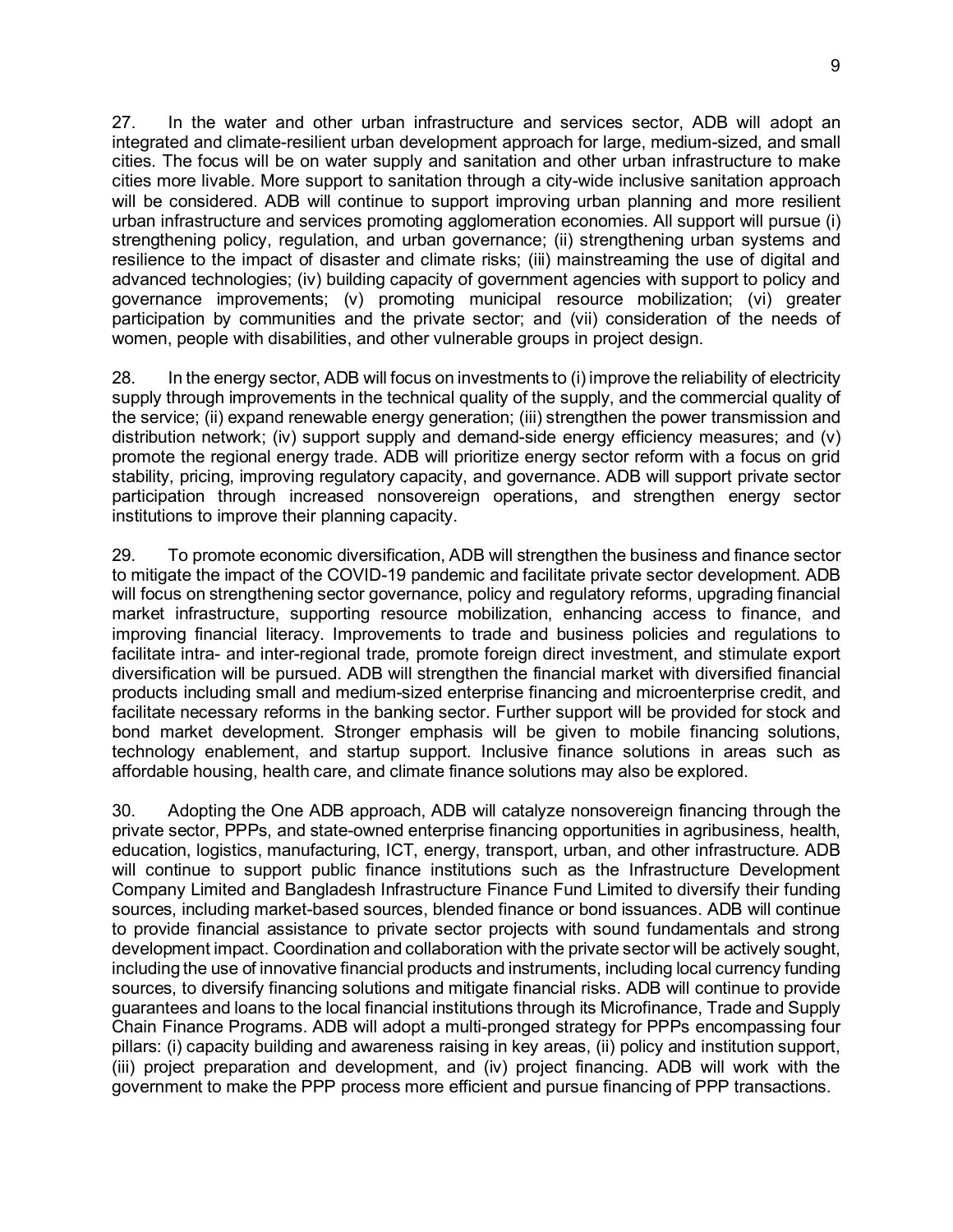#### **2. Promote Green Growth and Climate Resilience**

31. ADB will adopt a holistic approach to integrate climate change in all its operations, fully aligned with the goals of the Paris Agreement, while expanding operations that directly aim to address climate change impacts. Climate adaption, environmental, and disaster risk-reduction measures will be systematically addressed in all ADB investments. ADB projects in the areas of urban and agriculture will integrate climate resilience. Urban areas are identified as a hotspot under the Bangladesh Delta Plan 2100, and ADB will adopt an integrated and climate-resilient urban development approach for coastal zones and large, medium-sized, and small cities by incorporating climate change, environment, and disaster risk considerations in infrastructure design. Likewise, ADB will enhance operations in water resources including flood and riverbank erosion management, and watershed management to manage climate change and disaster risks. Climate-proofing of investment projects will be applied in all sectors. Nature-based solutions will be pursued and integrated in ADB projects.

32. Accelerating rural transformation will be a priority. ADB will improve rural livelihoods by commercializing agriculture and improving its productivity and competitiveness. Integrated and strategic water and natural resource management will be central to ADB's support, given the importance of the natural resource base for agriculture. The interventions will (i) underpin effective local community and beneficiary's participation in the decision-making process; (ii) promote gender equality in economic opportunities; (iii) ensure sustainable operation and maintenance, technical skills enhancement, and capacity building of local government institutions; and (iv) integrate climate-risk informed land use planning and develop climate-resilient infrastructure.

33. Modernization of agriculture for increased productivity and development of robust supply chains for agricultural products will be key focus areas. Agricultural value chains and logistics will be strengthened to directly link farmers and small agri-entrepreneurs with consumers and curtail the influence of middlemen. Research and development in agricultural products that can increase food security and export potential will be promoted. Provision of crop insurance and credit to farmers at reasonable rates will be pursued, together with improved logistics and productivity. Reshaping rural areas as economic centers is an important lesson from the pandemic. Localization of growth can facilitate equitable economic growth throughout the country. The launch of innovative programs with participatory urban planning approaches to bring urban amenities to rural dwellers will be explored. Programs such as "One Village, One Product" or "One District, One Product" can create local employment, strengthen rural ecology, rejuvenate local economies, and support implementation of the government's "My Village, My Town" program.

34. Climate mitigation and adaptation will continue to be a priority for all infrastructure investment. ADB will help the government meet its targets for Nationally Determined Contributions through its investments in energy and transport sectors.<sup>[14](#page-17-0)</sup> ADB sovereign and nonsovereign operations will support renewable energy, energy efficiency, cross-border green power trade, evehicles, and public transport such as mass rapid transit systems. ADB will support the development of a green financing market, including green bonds. Use of digital and new technologies will be actively sought to make investment more effective. ADB will also leverage private sector capital in advancing climate mitigation through public and private financial institutions by providing targeted incentives for climate financing. ADB will continue to build partnerships, support policy dialogue, strengthen knowledge base, and implementation capacity for environmental protection, climate change and disaster risk management.

<span id="page-17-0"></span><sup>14</sup> Bangladesh committed voluntarily to reduce greenhouse gas emissions by 5% from business-as-usual levels in the power, transport, and industry sectors and 15% below business-as-usual levels, contingent on international support.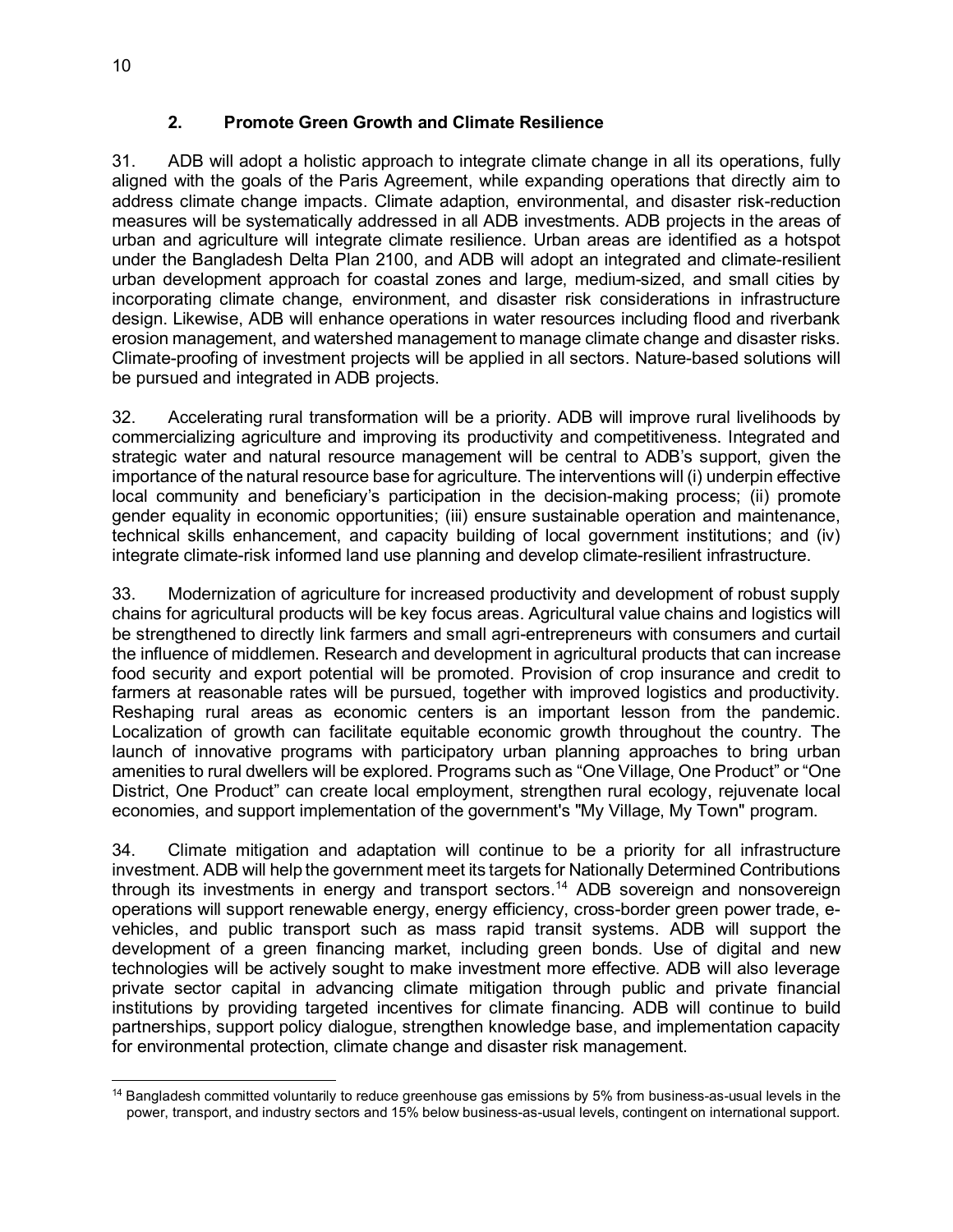# **3. Strengthen Human Capital and Social Protection**

35. ADB will support the provision of good quality health and hygiene services. This will include urban primary health care services, tertiary health care services, and universal health coverage. To mitigate the impact of the COVID-19 pandemic, ADB will support the procurement of vaccines, equipment, and health infrastructure. ADB will also continue to support the development of primary health care services at the community level with the active participation of private sector partners and nongovernment organizations.

36. Building human capital is essential for inclusive and sustainable growth, and will help raise Bangladesh's economic profile and help respond to challenges, including the structural transformation forced by the COVID-19 pandemic and the fourth industrial revolution (IR 4.0). In education, the focus will be on quality, equitable access to higher education, and better employability. ADB's engagement will be closely linked to learning outcomes, gender equality, system efficiency, decentralized management, and investment sustainability. Education for disadvantaged people will be promoted. Digital and new technologies will be integrated to improve access and impart quality lessons, and support for private equity funds investing in new technologies may be considered. ADB will support improvement of selected higher education programs in strategic growth areas. ADB will enhance its support for skills development and contribute to developing market-responsive and mid-management advanced skills. ADB assistance will aim to ensure gender equality in access to services and empowerment of women.

37. Given COVID-19, support for social protection will be a priority. ADB, through its use of project and programmatic policy-based loans, will improve the coverage and administrative efficiency of existing social programs. Expanding and strengthening social protection systems and enhancing financial inclusion for the poor and excluded vulnerable groups, including women, will also be a priority. The scope of social protection systems will be broadened by adopting a life cycle approach. New concepts of social protection, support for the urban poor, and universal pension scheme coverage will be explored.

# **4. Crosscutting Priorities**

38. **Accelerate gender equality and social inclusion.** ADB will harmonize OP1 and OP2 priorities to expand focus from gender equality to gender equality and social inclusion (GESI). ADB will consider various dimensions of exclusion and vulnerability, including gender; age (older people, youth, and children); disability; social identities; sexual and gender identities; geographic location; and income status. ADB will accelerate GESI and increase the social, voice, and economic empowerment of excluded and vulnerable groups in all sectors by supporting inclusive education, enhancing their access to social protection systems, infrastructure and services, increasing their labor force participation, enhancing their incomes, and supporting their representation in the sectors' governance structures. Involvement of excluded and vulnerable groups will be facilitated in the design of projects to accelerate gender equality and improve social inclusion. ADB will target providing equal access to employment opportunities, education and skills development, quality health services, and finance and productive assets; enhancing working environments; and increasing involvement of excluded and vulnerable groups in decision-making, and their capability to influence project designs. In terms of economic empowerment, the emphasis will be on GESI-responsive services and working environments, including care facilities for children and older family members, and those with severe disabilities; transport accessibility and mobility; and occupational health and safety, especially in the informal sector.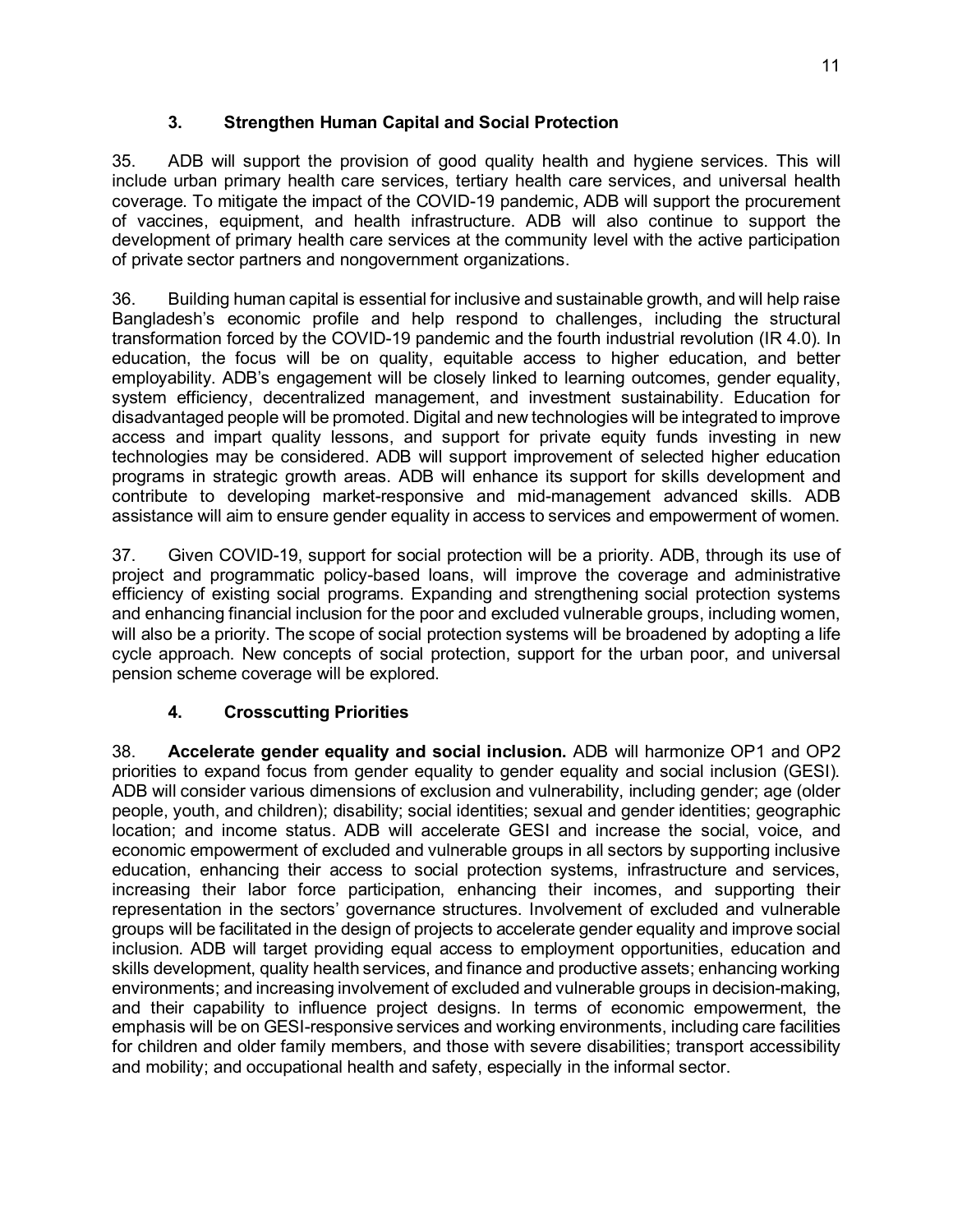12

39. **Strengthen governance and institutional capacity.** Improving governance and enhancing institutional capacity will be embedded in all ADB operations. Institutional development will be prioritized with active support for capacity building of executing and implementing agencies. Good governance will be promoted through a mix of policy and project-based loans and TA. ADB will promote decentralization; capacity building; improvements in financial governance, management, and accounting systems; private sector participation; and strengthening of monitoring and evaluation. Improving governance will be a key element of project design and policy dialogue. For example, urban governance will be further strengthened by (i) replicating a performance-based budget allocation strategy; (ii) promoting citizen-centric local governance; (iii) ensuring sustainability through increased municipal internal revenue mobilization and administration, sound asset management, increased tax collection efficiency, and municipal services PPPs; and (iv) implementing integrated municipal information systems. Use of technology to improve governance, strengthen institutions, and build capacity will be actively explored. Digitization of basic services, land records, single-window clearances, and egovernment will be explored for improved public service delivery. Faster and better project implementation, through the use of e-procurement and close monitoring, will be pursued.

40. **Deepen regional cooperation and integration.** ADB's support for regional cooperation and integration will be anchored on the premise underlying ADB's support for the SASEC program: that regional cooperation and integration accelerates the development process, creates jobs, raises incomes, and improves lives. ADB will support development of intra- and interregional transport and economic corridors to improve access to key markets and gateway ports, and boost prospects for participating in regional and global value chains. ADB will upgrade transport infrastructure, including SASEC corridors, across all modes to meet fast-growing transport and freight traffic demand, support trade routes, and yield maximum trade and economic benefits. In addition to the ongoing trade facilitation measures that focus on expediting trade and transit clearance, reducing transaction costs, and increasing compliance management efficiency, ADB will prioritize trade facilitation reforms and evolving initiatives that help sustain trade, particularly in critical goods, with due regard for public health and safety. This may include development of multimodal infrastructure (e.g., inland container depots, border ports, seaports, and river ports) and regional agreements. ADB will continue to support cross-border electricity trade, especially with India, Nepal, and Bhutan, to improve the country's energy mix by exploiting regional hydropower potential. ADB will also increase its engagement with Bay of Bengal Initiative for Multi-Sectoral Technical and Economic Cooperation to provide Bangladesh better connectivity and trade linkages with Association of Southeast Asian Nations members, and Southeast Asia. ADB will promote regional public goods through enhanced coordination and cooperation.

41. **Promoting new technology and innovation.** ADB will promote digitization and technological transformation by mainstreaming the use of new and advanced technologies and promoting innovation in its operations where possible. High-level technology and innovation will enhance sustainability and resilience to external shocks such as COVID-19, as well as climate change and natural hazards. Use of new technologies, artificial intelligence, robotics, and the internet-of-things will help deliver inclusive and improved public services. The use of innovative technology, including mobile financing solutions and financial technologies, will be integrated in the finance sector. ADB may also support investment to upgrade digital technologies and infrastructure to help the country improve its competitiveness in the industrial, health, education, and business sectors, including through private equity fund investments. ADB will promote digitalization of project progress monitoring and troubleshooting across the portfolio.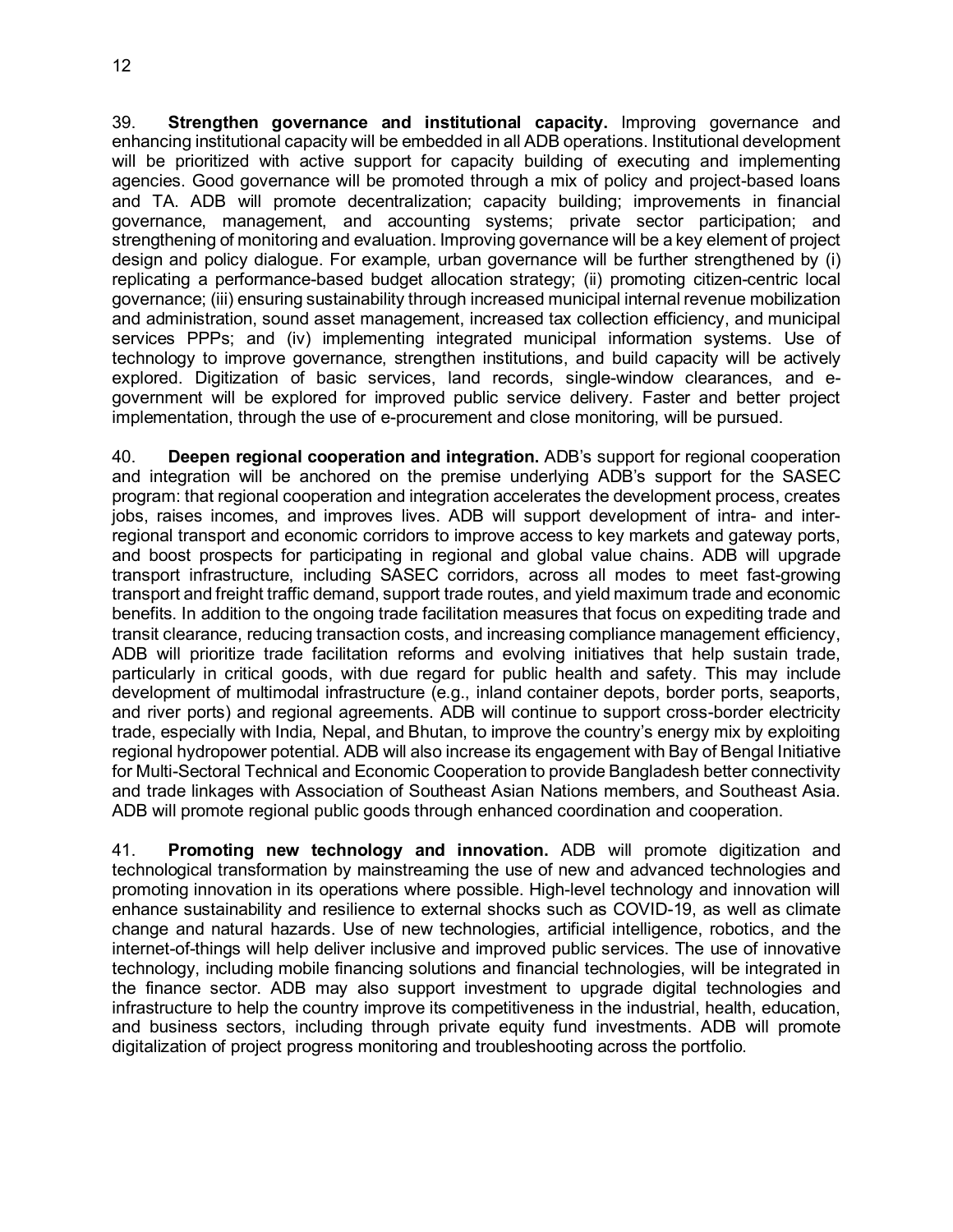#### <span id="page-20-0"></span>**E. Priorities for Knowledge Support**

42. The Country Knowledge Plan (Appendix 2), as a driver of knowledge-driven country operations will align with the CPS's three strategic objectives and the country's needs. Guided by the Knowledge Management Action Plan 2021–2025, ADB will deliver tailored knowledge solutions for Bangladesh together with the financing and increased collaboration. Upstream knowledge work will drive priority investment identification and policy advice. Integrated knowledge support will be provided through (i) projects, programs, and associated TAs; (ii) policy and institutional reforms; (iii) technical and analytical studies; and (iv) capacity development of the government agencies and stakeholders. ADB will scale up economic, sector and thematic analytical work to guide policy reform and influence future investment, while providing a solid foundation for increased cross sectoral and multi-disciplinary operations. Knowledge support will help ADB prioritize its operations, focusing on the highest value-adding investments, along with necessary policy advice, in collaboration with other development partners where possible. Following the One ADB approach, knowledge operations will distil knowledge from ADB's sovereign and nonsovereign operations and across sectors and thematic groups to develop innovative knowledge and financing solutions. ADB will help Bangladesh develop and disseminate knowledge for environmental protection, climate change adaptation and mitigation, disaster risk management solutions through research, a capacity building program, and policy dialogue. The country director of ADB's Bangladesh Resident Mission, as ADB's knowledge custodian, will coordinate the knowledge operations in Bangladesh and ensure that the knowledge solutions by ADB are aligned with the country's needs.

# **IV. STRATEGY IMPLEMENTATION**

#### <span id="page-20-2"></span><span id="page-20-1"></span>**A. Indicative Resource Parameters**

43. While the government aspires to achieve greater private sector investment and domestic resource mobilization under the Eighth Five-Year Plan, the need for external borrowing during 2021–2025 will exceed that during 2016–2020 because of the higher need for public investment. Investment needs have increased because of higher demand for public expenditure for socioeconomic recovery from the COVID-19 pandemic and the impact of LDC graduation (footnote 12). The government expects ADB to expand its operations accordingly. ADB proposes \$10 billion–\$12 billion assistance for 2021–2025, from regular ordinary capital resources, including private sector operations, and concessional OCR lending. [15](#page-20-3) Given Bangladesh's increased investment needs, ADB will strive to (i) leverage cofinancing, (ii) mobilize private sector financing, and (iii) seek grant funding from Asian Development Fund-13 thematic pool (supporting regional cooperation and integration, disaster risk reduction and climate adaptation and achievement of the Sustainable Development Goal 5's transformative gender agenda). ADB will also endeavor to support private sector operations in Bangladesh as the business environment improves, especially in priority areas where commercially viable transactions are identified.

44. TA resources will be used judiciously, primarily for project or program development and preparation, implementation support, and to develop knowledge products and services. The ADBfunded TA program totaled \$37.1 million in 2016–2020. Given the vast needs for capacity building, knowledge, and project preparation, the TA program for 2021–2025 is expected to require higher

<span id="page-20-3"></span><sup>15</sup> Projected commitments for 2021–2025: concessional ordinary capital resources lending (COL): \$4 billion; ordinary capital resources: \$8 billion. Actual commitments are subject to availability of resources.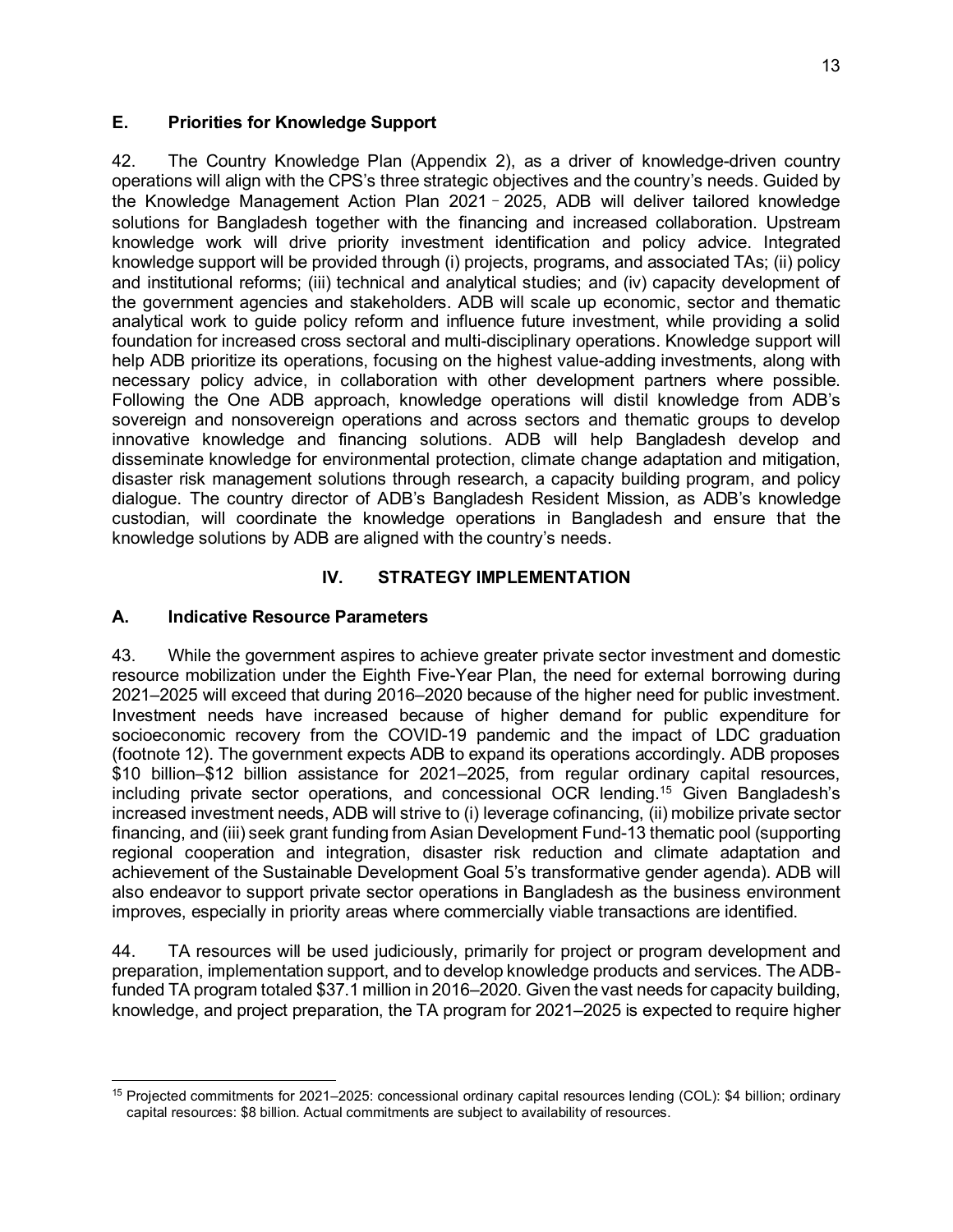levels of resources (\$40 million–\$50 million). Also, grant resources of \$50 million–\$60 million will be needed to support the previous commitments for displaced persons from Myanmar.<sup>[16](#page-21-1)</sup>

45. The existing cost-sharing arrangements (with ADB financing covering up to 99% of loan project costs on an overall portfolio-wide basis) will be retained. Actual shares for specific ADB projects will be determined by project-specific considerations and available cofinancing.

# <span id="page-21-0"></span>**B. Implementation Priorities**

46. **Implementation approach.** ADB's engagement will focus on areas where it has comparative advantage and adds the most value. Given limited resources, ADB will identify areas of potential support in each sector, and build clear exit plans. Financing priorities will be reset with increased focus and support for health, education, social protection, urban development, and agriculture. Intensive dialogue with the government and stakeholders will continue to identify areas and transformational projects where ADB can add value for greater development impact. Adopting One ADB approach, the use of appropriate modalities—such as programmatic policybased loans, sector loans, project readiness facilities, and additional financing—will be explored.

47. **Enhancing project readiness and implementation.** Timely project implementation is a key priority for ADB operations to maximize development impact. ADB will emphasize project readiness by securing requisite government approvals in advance; preparing projects with highquality technical, economic, and safeguard assessments; and ensuring procurement readiness by awarding contracts upon loan effectiveness. Project approvals will be contingent upon project readiness (for both the government and ADB) and sector absorptive capacity. Regular tripartite portfolio review, use of the procurement activity monitoring tool, and quick resolution of complex and problem projects using the swift action team will be continued. Capacity building of executing and implementing agencies in the areas of procurement, safeguards, financial management, disbursement, and project management will be prioritized. A capacity development resource center will be established to promote capacity building, knowledge exchange, and best practices.

48. **Use of country systems.** ADB will make full use of country systems for budgeting and external audit, procurement, accounting, and treasury. ADB uses the government's Public Procurement Act and Public Procurement Rules for local procurement, with exceptions (e.g., the lottery system). ADB uses country systems for accounting and treasury under sector-wide programs, primarily in education. Accounting follows the government's Project Accounting Manual. Development partners, including ADB, also use the government's Integrated Budget and Accounts System that covers reporting requirements. ADB will support government efforts to progressively strengthen and increase the use of country systems.

49. **Empowering the resident mission.** ADB's Bangladesh Resident Mission has played a central role in country programming and implementation, ensuring timely delivery of the program, and strong portfolio performance. The resident mission closely coordinated with the government, development partners, and other stakeholders in designing and delivering complex and innovative programs, including the support for displaced persons from Myanmar, and the COVID-19 response (immediate and medium-term). The role of the resident mission will be further strengthened, with increasing responsibility given to resident mission staff.

<span id="page-21-1"></span> $16$  ADB announced its support of up to \$200 million grant, of which \$100 million was approved on 6 July 2018 to support water and sanitation; disaster risk mitigation; energy supply; and road access to and within camps. Given limited availability of ADF grant funds, a phased approach has been adopted with an initial proposal to allocate \$41.4 million grant resources, programmed for approval in 2021. Likely areas for support are: COVID-19 response; water and sanitation, disaster risk mitigation; and energy access.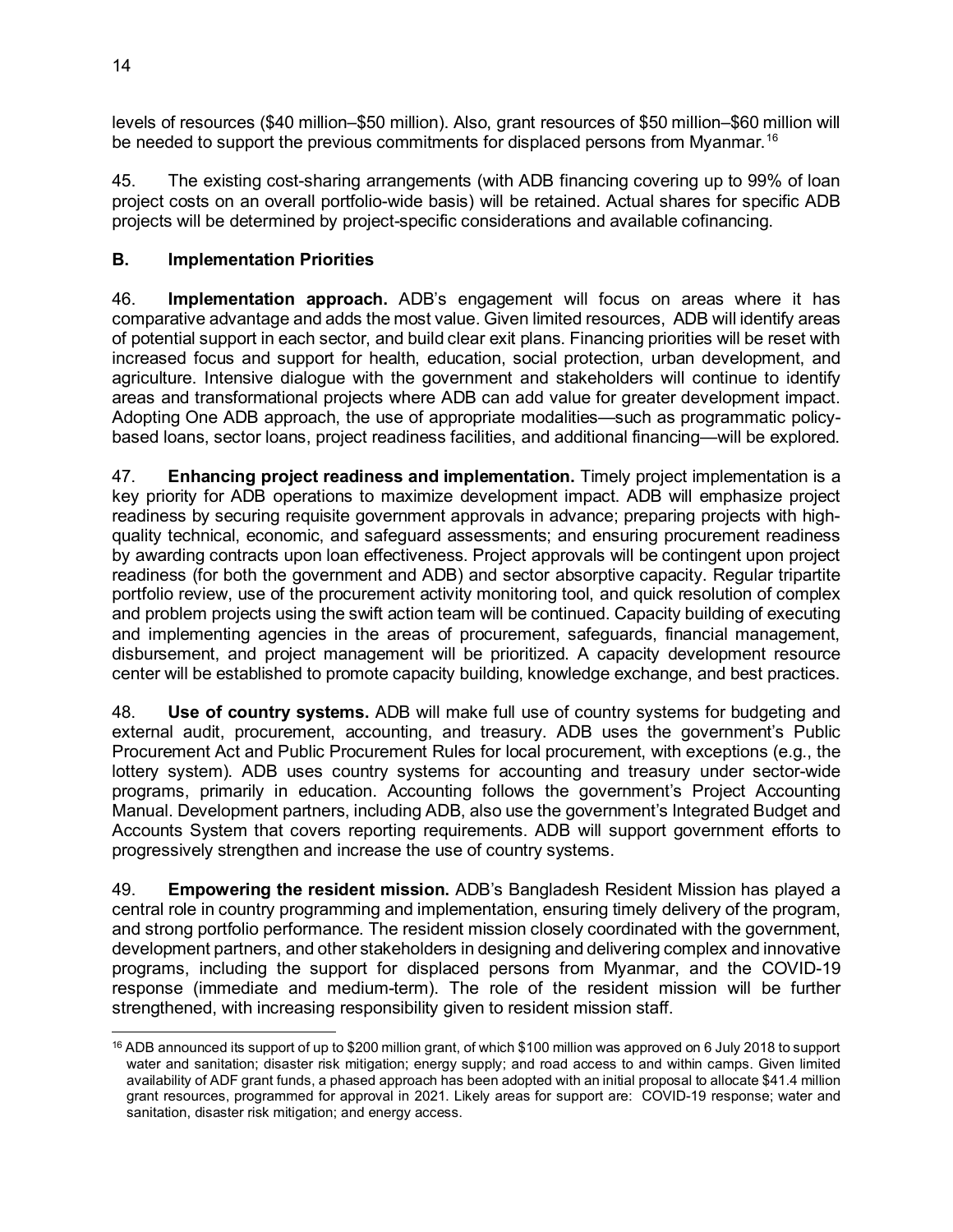#### <span id="page-22-0"></span>**C. Monitoring of Results**

50. The progress of CPS implementation will be monitored through a comprehensive CPS results framework that includes both physical and institutional indicators (Appendix 1). Wherever possible, impact and outcome indicators were harmonized with government goals expressed in the Eighth Five-Year Plan to strengthen alignment with national priorities. Progress will be monitored through ADB project and TA review missions, and regular portfolio reviews. The results framework will be updated, as needed, to ensure its continued relevance, in line with changes in the country's development setting. Updates to the country results framework will be reported annually in the indicative country pipeline and monitoring report. ADB will work to strengthen the monitoring capacity of executing and implementing agencies.

#### <span id="page-22-1"></span>**D. Risks**

51. **Coronavirus disease risk.** The uncertainty associated with the pandemic could erode previous gains made by Bangladesh and put at risk the targets to be achieved under the Eighth Five-Year Plan. Effective implementation of the vaccination plan could help mitigate this risk, but accessing vaccines, given the shortage of global and regional vaccine supplies, has posed a challenge. Over 20 million doses have been administered (as of 15 August 2021). Bangladesh is expecting 100 million doses through the COVAX alliance and has entered into bilateral agreements for another 60 million doses. In addition, the COVID-19 situation in Bangladesh's export and migrant destination countries could adversely impact growth and affect capacity to absorb private investment flows. Any local outbreak of infections, or spread of more deadly strains, could result in loss of lives and reinforcement of movement restrictions, which could in turn slow down economic recovery. In addition to providing APVAX support, ADB will adopt a flexible approach under the new CPS to help government address any emerging challenges.

52. **Procurement risk.** The national legal and regulatory framework is considered robust. Procurement risk rating is *moderate* at the country level and *moderate* to *high* at the sector level. Bangladesh has continued its effort to make systemic changes to its public procurement system. An extensive capacity development program has been institutionalized; comprehensive electronic government procurement and activation of a Central Procurement Technical Unit have enhanced the efficiency and transparency of the procurement process. While progress has been made, risks remain in implementation of procurement processes, mainly because of a lack of implementation capacity. Electronic government procurement should be further improved with more autonomy given to agencies, improved capacity of the tender evaluation committees, and more frequent procurement audits. The government is making efforts to address these aspects with support from development partners, including ADB. ADB's standard bidding documents incorporate provisions for compliance with core labor standards.

53. **Public financial management risks.** Public financial management needs to be improved by producing timely year-end accrual accounts and aligning them with international accounting standards, strengthening internal audit, and appointing skilled personnel to conduct performance audit. ADB will (i) support the strengthening of country systems and counterpart capacity through financial management action plans, fiduciary reviews, and TA in both its projects and through results-based operations, particularly at the sector level in education and health; (ii) continue supporting governance reforms through programmatic policy-based lending (for example, the Sustainable Economic Recovery Program); and (iii) engage with policy makers and key stakeholders in collaboration with other development partners to progress enforcement of laws and implementation of agreed reforms.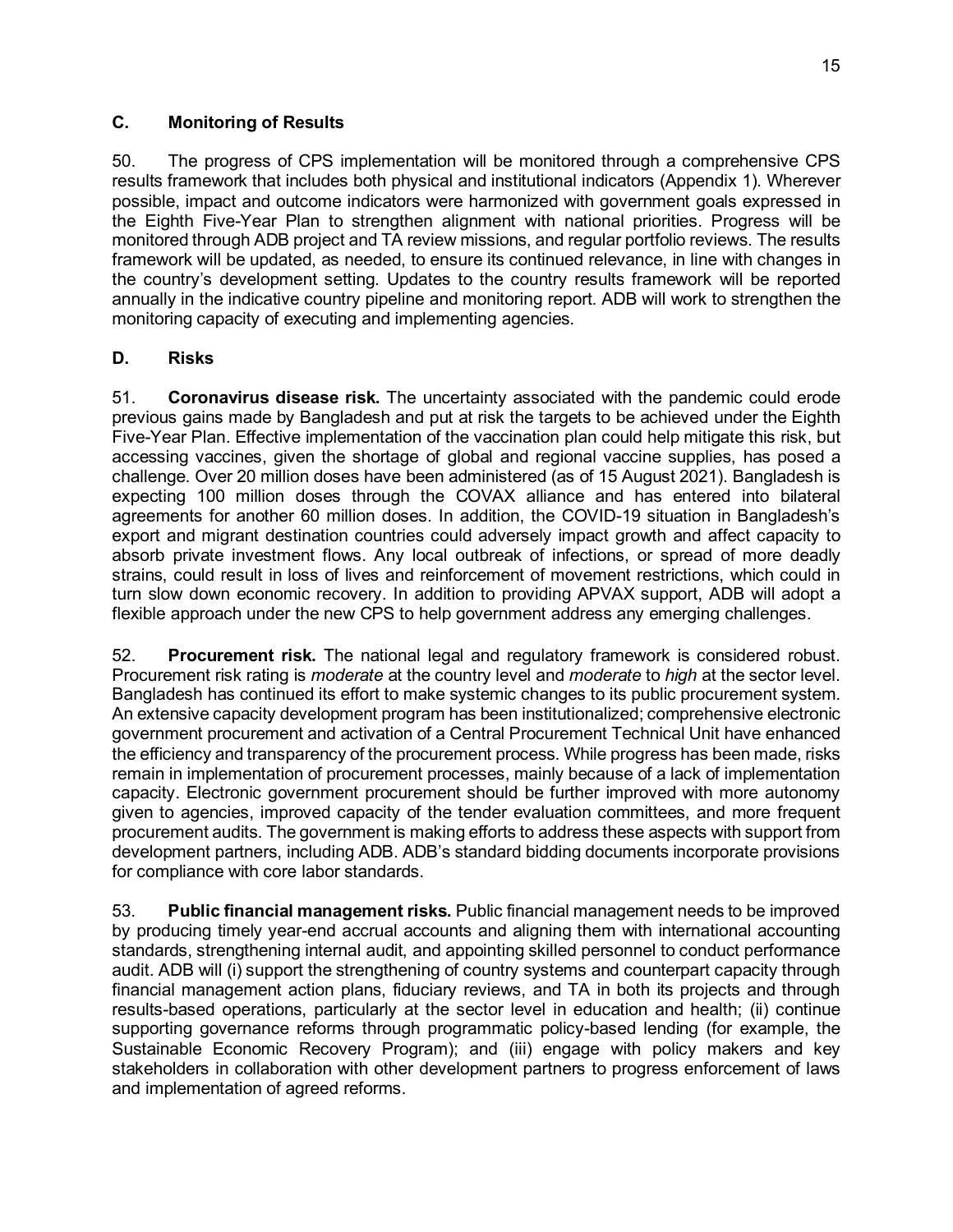# **COUNTRY PARTNERSHIP STRATEGY RESULTS FRAMEWORK**

<span id="page-23-0"></span>**Country Development Impact Indicators with which the CPS is Aligned**<sup>a</sup>

- 1. Increase per capita GDP growth from 2.3% in FY2020 to 7.3% in FY2025
- 2. Reduce the proportion of the population living below the national poverty line to 15.6% by FY2025 from 20.5% in FY2019
- 3. Reduce the number of persons directly affected by disasters per 100,000 population from 12,881 in FY2015 to 8,000 in FY2025
- 4. Create 11.3 million additional jobs during FY2021—FY2025

|                                                                                      |                                                                                                                      |                                                                                                              | <b>Outcome Indicators</b>                                                                                                                                                                                  |                                                                                                    |
|--------------------------------------------------------------------------------------|----------------------------------------------------------------------------------------------------------------------|--------------------------------------------------------------------------------------------------------------|------------------------------------------------------------------------------------------------------------------------------------------------------------------------------------------------------------|----------------------------------------------------------------------------------------------------|
| <b>CPS Strategic</b>                                                                 | <b>Priority Areas</b>                                                                                                | <b>Key Outcomes that</b>                                                                                     | (Target year is 2025 unless                                                                                                                                                                                | <b>CPS</b>                                                                                         |
| <b>Objectives</b>                                                                    |                                                                                                                      | <b>ADB Contributes to</b>                                                                                    | otherwise specified)                                                                                                                                                                                       | <b>Resources</b>                                                                                   |
| <b>Boost</b><br>competitiveness,<br>employment, and<br>private sector<br>development | Address<br>infrastructure<br>deficit (OP1, OP2,<br>OP3, OP4, OP5,<br>OP7)                                            | Improved access to<br>affordable and<br>reliable electricity<br>supply                                       | Electricity supply coverage<br>increased to 100% of households<br>(2019 baseline: 97%)<br>Power transmission capacity<br>increased to 13,403 ckm (2020<br>baseline: 12,283 ckm)                            | Ongoing<br>portfolio:<br>As of 31<br>December<br>2020:<br>Sovereign<br>loan projects<br>Number: 52 |
|                                                                                      |                                                                                                                      | Water distribution<br>network and climate-<br>proofed sanitation<br>strengthened                             | 1,500 kilometers of water<br>distribution network rehabilitated<br>$(2020$ baseline: 0)<br>42,000 new or legalized water<br>connections to households and                                                  | Amount:<br>\$11.3 billion<br>Nonsovereign<br>projects<br>Number: 6                                 |
|                                                                                      |                                                                                                                      |                                                                                                              | communities, from which at least<br>550,000 women will benefit; and<br>12,500 households given access to<br>climate-proofed public sanitation<br>facilities (2020 baseline: 0)                             | Amount:<br>\$203 million<br><b>Planned</b><br>operations<br>and                                    |
|                                                                                      |                                                                                                                      | Improved connectivity<br>(including regional<br>connectivity), and<br>quality of transport<br>infrastructure | Passenger traffic (billion passenger<br>kilometers) increased to 246 and<br>freight traffic (billion-ton kilometers)<br>increased to 31 (2019 baseline:<br>166 billion passenger-km; 24 billion<br>ton-km) | contribution<br>2021-2025:<br>Sovereign<br>Lending: \$10<br>to \$12 billion,<br>including \$4      |
|                                                                                      | Improve business<br>and finance sector<br>environment, and<br>access to finance,<br>including for<br>cottage, micro, | Increased access to<br>financing for<br>microenterprises, and<br>small and medium-<br>sized enterprises      | Ratio of cottage and SMEs' credit<br>to total bank credit increased to<br>28% (10% from SMEs led by<br>women) (2020 baseline: 25%)                                                                         | billion<br>concessional<br>ordinary<br>capital<br>resources<br>$(COL)$ .                           |
|                                                                                      | small, and<br>medium-sized<br>enterprises (OP1,<br>OP2, and OP6)                                                     | Improved business<br>climate                                                                                 | Score in the World Bank's Doing<br>Business Index improved to 65<br>(2020 baseline: 45)                                                                                                                    | <b>Technical</b><br>assistance<br>Nonlending<br>(\$40 to \$50                                      |
|                                                                                      | Address the<br>financing gap<br>(OP1, OP2, OP3,<br>OP4, and OP5)                                                     | Increased PPP<br>infrastructure<br>investment                                                                | PPP infrastructure investment<br>increased to 1% of GDP (2020<br>baseline: <0.5%)                                                                                                                          | million)                                                                                           |
| Promote green<br>growth and<br>climate resilience                                    | Address climate<br>impact (OP1,<br>OP2, OP3, OP4,<br>OP5, and OP6)                                                   | Improved resilience<br>to climate change<br>and natural hazards                                              | 7,900 households in 10 coastal<br>towns provided access to improved<br>cyclone facilities with separate<br>areas and toilets for women (2020<br>baseline: 0)                                               |                                                                                                    |
|                                                                                      | Advance climate<br>mitigation (OP1,                                                                                  | Enhanced<br>environmentally                                                                                  | Installed renewable energy                                                                                                                                                                                 |                                                                                                    |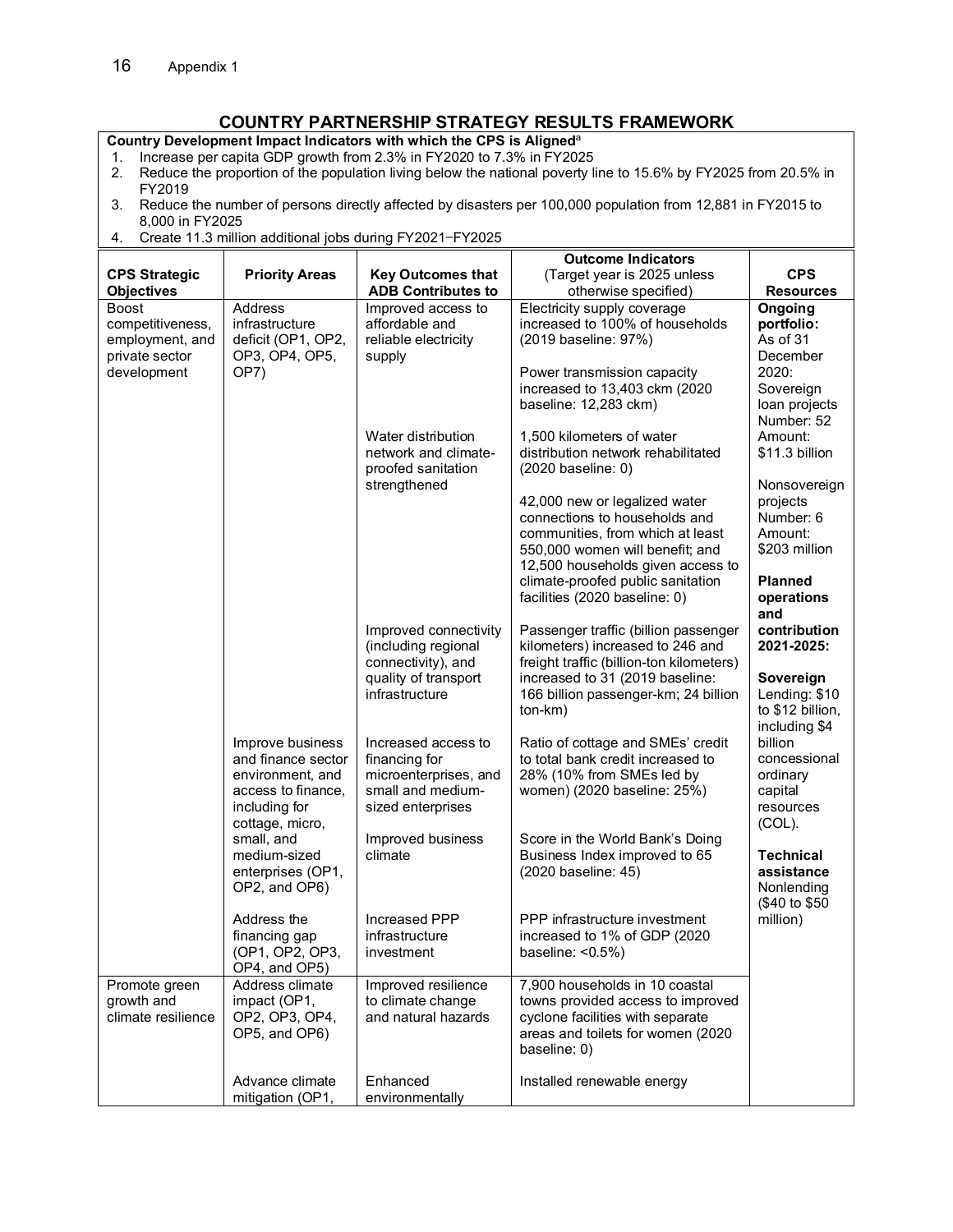|                                                         |                                                                                                          |                                                                                                                                  | <b>Outcome Indicators</b>                                                                                                                                                                                                                                                                                                                                   |                  |
|---------------------------------------------------------|----------------------------------------------------------------------------------------------------------|----------------------------------------------------------------------------------------------------------------------------------|-------------------------------------------------------------------------------------------------------------------------------------------------------------------------------------------------------------------------------------------------------------------------------------------------------------------------------------------------------------|------------------|
| <b>CPS Strategic</b>                                    | <b>Priority Areas</b>                                                                                    | <b>Key Outcomes that</b>                                                                                                         | (Target year is 2025 unless                                                                                                                                                                                                                                                                                                                                 | <b>CPS</b>       |
| <b>Objectives</b>                                       |                                                                                                          | <b>ADB Contributes to</b>                                                                                                        | otherwise specified)                                                                                                                                                                                                                                                                                                                                        | <b>Resources</b> |
|                                                         | OP2, OP3, OP4,<br>OP5 and OP7)                                                                           | sustainable<br>infrastructure                                                                                                    | capacity increased to 735 MW<br>(2020 baseline: 650 MW)<br>Length of railway network<br>increased to 3,050 km (2018<br>baseline: 2,955 km)                                                                                                                                                                                                                  |                  |
|                                                         | Accelerate<br>climate-resilient<br>rural<br>transformation<br>(OP1, OP2, OP3,<br>and OP5)                | Improved rural<br>access to markets,<br>education and health<br>facilities                                                       | At least 2,630 km of rural roads<br>improved to all-weather standards<br>with climate resilience and safety<br>features (2019 baseline: 0)                                                                                                                                                                                                                  |                  |
|                                                         | Develop<br>knowledge and<br>capacity (OP3)                                                               | Enhanced public<br>sector management<br>of climate change,<br>environmental<br>sustainability and<br>disaster risk<br>management | At least 1,000 government officials<br>acquired increased knowledge on<br>climate change, environmental<br>sustainability, and disaster risk<br>management (30% women) (2020<br>baseline: 0)                                                                                                                                                                |                  |
| Strengthen<br>human capital<br>and social<br>protection | Increase quantity,<br>quality and<br>inclusivity of<br>essential services<br>(OP1, OP2, OP4,<br>and OP5) | Enhanced access to<br>essential services<br>and financial<br>inclusion                                                           | Full coverage of eligible<br>beneficiaries of two major social<br>protection programs attained in at<br>least 260 upazilas <sup>b</sup> (2020 baseline:<br>110 <i>upazilas</i> )<br>Number of active mobile financial<br>services account increased<br>annually by at least 5% (10% for<br>women and disadvantaged groups)<br>(2020 baseline: 26.8 million) |                  |
|                                                         | Improve human<br>capital and<br>employability<br>(OP1 and OP2)                                           | Improved quality of<br>education                                                                                                 | National survival rate to grade 5<br>increases to 87% with gender<br>equality (2019 baseline: 85.2%)<br>Ratio of girls to boys in tertiary<br>education increased to 1.0 (2019<br>baseline: 0.7)                                                                                                                                                            |                  |
|                                                         | Enhance social<br>protection (OP1,<br>OP2, and OP6)                                                      | Improved health<br>services and social<br>protection programs                                                                    | Budget allocation for health sector<br>increased to 2% of GDP (2019<br>baseline: 0.7%)<br>Budget allocation for social                                                                                                                                                                                                                                      |                  |
|                                                         |                                                                                                          |                                                                                                                                  | protection increased to 2% of GDP<br>(2019 baseline: 1.2%)                                                                                                                                                                                                                                                                                                  |                  |

ADB = Asian Development Bank; ckm = circuit kilometer; CPS = country partnership strategy; GDP = gross domestic product; km = kilometer; MW = megawatt; OCR = ordinary capital resources; OP = operational priority; OP1 = addressing remaining poverty and reducing inequalities; OP2 = accelerating progress in gender equality; OP3 = tackling climate change, building climate and disaster resilience, and enhancing environmental sustainability; OP4 = making cities more livable; OP6 = strengthening governance and institutional capacity; OP7 = fostering regional cooperation and integration; PPP = public–private partnership; SME = small and medium-sized enterprise.

<sup>a</sup> Government of Bangladesh, General Economics Division. 2020*. Eighth Five [Year Plan FY2021-FY2025: Promoting](http://plancomm.gov.bd/sites/default/files/files/plancomm.portal.gov.bd/files/68e32f08_13b8_4192_ab9b_abd5a0a62a33/2021-02-03-17-04-ec95e78e452a813808a483b3b22e14a1.pdf)  [Prosperity and Fostering Inclusiveness](http://plancomm.gov.bd/sites/default/files/files/plancomm.portal.gov.bd/files/68e32f08_13b8_4192_ab9b_abd5a0a62a33/2021-02-03-17-04-ec95e78e452a813808a483b3b22e14a1.pdf)*. Dhaka.

b *Upazila* = Subdistrict comprising several unions. There are 492 *upazilas* in Bangladesh. *Union* = lowest administrative unit comprising several villages.

Source: Asian Development Bank.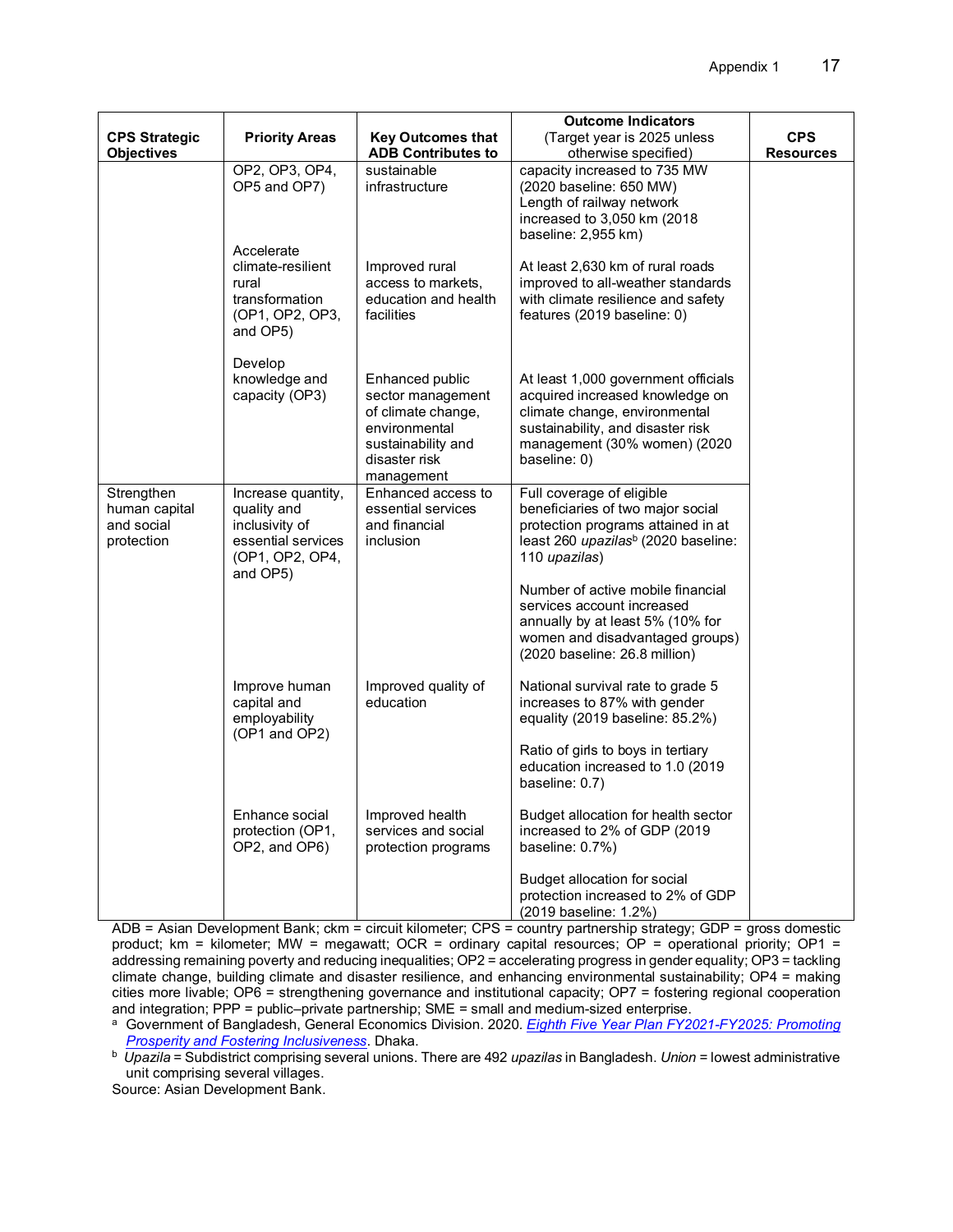# **COUNTRY KNOWLEDGE PLAN**

#### <span id="page-25-0"></span>**A. Introduction**

1. The Bangladesh country knowledge plan (CKP) identifies the country's priority knowledge needs during the country partnership strategy (CPS) period, 2021–2025 and how the Asian Development Bank (ADB) will address these needs. Bangladesh, as a lower middle-income country, with long-term development goals of becoming an upper middle-income country by fiscal year (FY) 2031 and a high-income country by FY2041, faces complex development challenges that require holistic, cross-sectoral solutions. Recognizing these challenges, the Country Assistance Program Evaluation (CAPE) for Bangladesh, 2011–2020 recommends that ADB build a deeper and broader understanding of cross-sectoral development issues and scale up economic and sector analytical work.<sup>[17](#page-25-1)</sup> The Eighth Five-Year Plan recognizes innovation as a key driver for structural transformation toward a knowledge-based economy.[18](#page-25-2)

2. Guided by ADB's Knowledge Management Action Plan and Strategy 2030, ADB will strengthen its knowledge operations by focusing on results of knowledge work in a differentiated and balanced manner.<sup>[19](#page-25-3)</sup> ADB will nurture collaboration and knowledge promotion and leverage information technology in knowledge management. ADB will use knowledge solutions as a key driver to facilitate sustainable, resilient, and inclusive growth by combining finance, knowledge, and partnership. Upstream and strategic economic, sectoral, and thematic analyses will inform sector policy reforms and drive transformative investments to address complex development challenges. Tacit knowledge will be harvested to identify and design future ADB investments.

3. The CKP is aligned with the strategic objectives of the CPS, 2021–2025. The country director of ADB's Bangladesh Resident Mission will act as ADB's knowledge custodian for Bangladesh and be supported by the knowledge focal in the resident mission. The country director will chair Bangladesh knowledge management team—which will include representatives from ADB's South Asia Department sector divisions, Private Sector Operations Department, Office of Public–Private Partnership, Sustainable Development and Climate Change Department, Economic Research and Regional Cooperation Department, and ADB Institute—and coordinate knowledge operations to ensure that knowledge solutions are aligned with the country's needs.

# **B. Knowledge Needs**

4. During consultations with the government, ADB identified significant knowledge needs for various sectors and crosscutting areas. These will support recovery from the impacts of the coronavirus disease (COVID-19) and help the country attain its development goals. ADB knowledge operations will focus on the following three strategic objectives during 2021–2025: (i) boost competitiveness, employment, and private sector development; (ii) promote green growth and climate resilience; and (iii) strengthen human capital and social protection.

5. **Boost competitiveness, employment, and private sector development**. Bangladesh ranks low in investment climate global rankings. Diversifying exports and improving the business climate are key areas where knowledge support is needed to help the country meet the challenges

<span id="page-25-1"></span><sup>17</sup> ADB. 2021. *[Country Assistance Program Evaluation: Bangladesh, 2011–2020](https://www.adb.org/documents/country-assistance-program-evaluation-bangladesh)*. Manila.

<span id="page-25-2"></span><sup>18</sup> Government of Bangladesh, General Economics Division. 2020. *[Eighth Five Year Plan FY2021–FY2025: Promoting](http://plancomm.gov.bd/sites/default/files/files/plancomm.portal.gov.bd/files/68e32f08_13b8_4192_ab9b_abd5a0a62a33/2021-02-03-17-04-ec95e78e452a813808a483b3b22e14a1.pdf)  [Prosperity and Fostering Inclusiveness](http://plancomm.gov.bd/sites/default/files/files/plancomm.portal.gov.bd/files/68e32f08_13b8_4192_ab9b_abd5a0a62a33/2021-02-03-17-04-ec95e78e452a813808a483b3b22e14a1.pdf)*. Dhaka.

<span id="page-25-3"></span><sup>19</sup> ADB. 2021. *[Knowledge Management Action Plan 2021–2025: Knowledge for a Prosperous, Inclusive, Resilient, and](https://dx.doi.org/10.22617/TCS210108-2)  [Sustainable Asia and Pacific](https://dx.doi.org/10.22617/TCS210108-2)*. Manila; ADB. 2018. *[Strategy 2030: Achieving a Prosperous, Inclusive, Resilient, and](https://dx.doi.org/10.22617/TCS189401-2)  [Sustainable Asia and the Pacific.](https://dx.doi.org/10.22617/TCS189401-2)* Manila.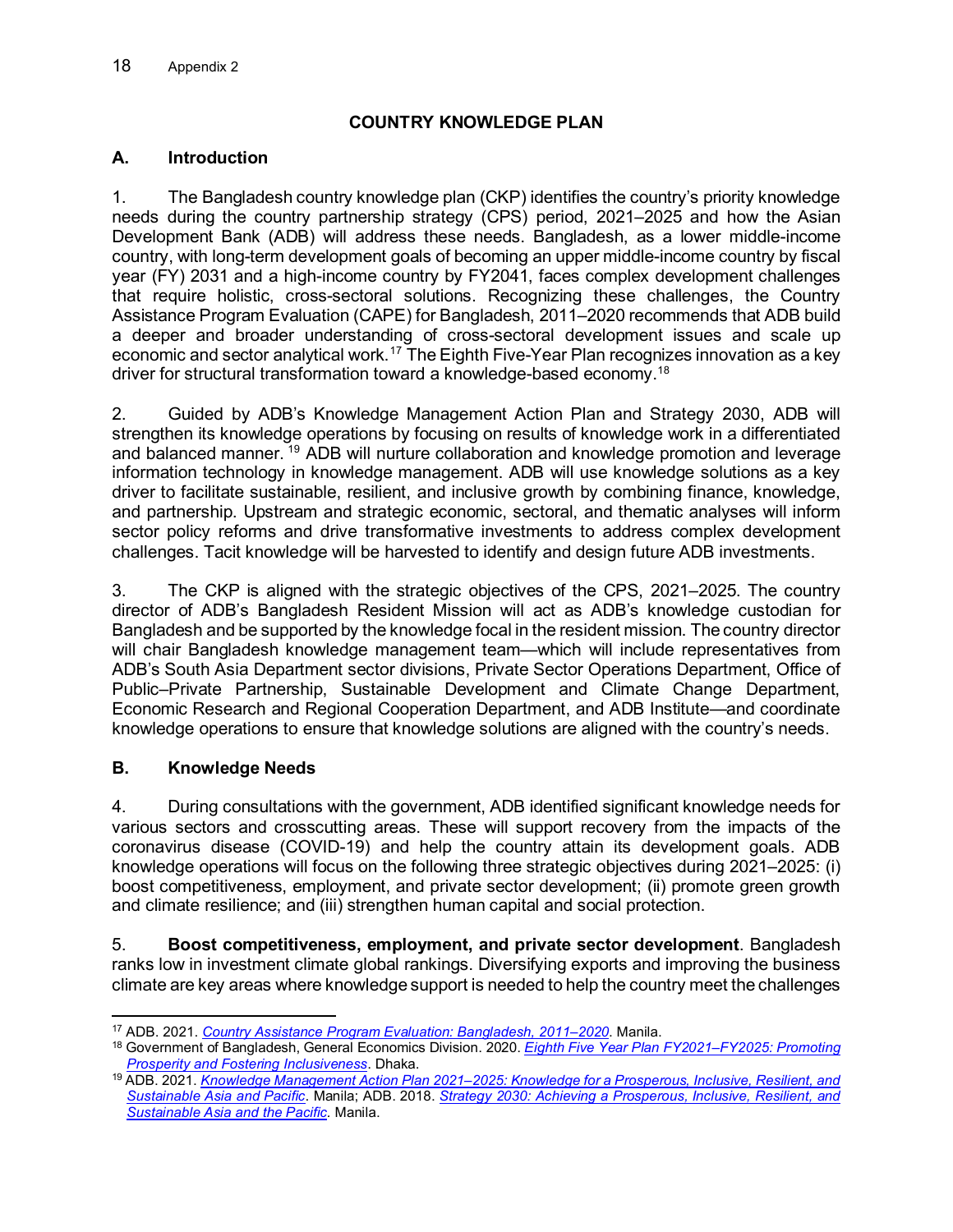of graduation from least-developed country status, and attract new investments.<sup>[20](#page-26-0)</sup> Developing quality infrastructure, efficient management of assets, and timely implementation of projects are other areas needing knowledge support. Access to finance, domestic resource mobilization, entrepreneurship development, and private sector development are areas where knowledge support can help make the country more competitive and provide new employment opportunities. Adoption of new technologies and diversification of financial instruments could help Bangladesh access new products and markets. Needs for capacity development for public–private partnerships are evident.

6. **Promote green growth and climate resilience.** Climate change, environmental issues, and natural hazards pose existential threats to Bangladesh. Knowledge solutions are needed in a range of areas, including ecologically friendly design, nature-based solutions, development of climate policies and capacity of government agencies on climate mitigation and adaptation, and disaster risk management. Given the country's rapid urbanization, good practices for development of integrated climate-resilient urban infrastructure and services are a priority. Rural development priorities include comprehensive solutions to address the challenges of climate change, disaster vulnerability, employment, food security, and water resource management. In the energy sector, key areas for knowledge support are renewable energy development, energy efficiency, and development of a regional energy market.

7. **Strengthen human capital and social protection.** Responding to the evolving needs of industries and opportunities created by the Fourth Industrial Revolution are key areas for knowledge support that can help create a new workforce for the future. A comprehensive assessment of Bangladesh's health sector is a key knowledge need that is required to develop a robust and dependable health system in the country. Adoption of universal health coverage and social protection schemes are areas where government is seeking ADB's knowledge support.

8. **Crosscutting themes.** Mainstreaming gender equality and social inclusion are priorities, and effort will be directed to learning from best international practices on managing the obstacles faced by women and disadvantaged groups. ADB operations can be supported by building institutional capacity to address complicated development issues, together with improved governance for managing state-owned enterprises, public resources, and institutions. A holistic analysis will be undertaken that encompasses connectivity, industrial development, and trade to enable Bangladesh to fully exploit its locational advantage and better integrate with regional and global value chains. Learning from experiences in regional programs such as the Greater Mekong Subregion and the Central Asia Regional Economic Cooperation program will be facilitated.

# **C. Scope of ADB's Planned Knowledge Operations**

9. ADB's knowledge operations will respond to the identified knowledge needs through an integrated approach of (i) projects, programs, and associated technical assistance; (ii) policy and institutional reforms; (iii) technical and analytical studies; and (iv) capacity development of government agencies and stakeholders under the three strategic objectives of ADB's CPS. The CKP 2021–2025 will deliver the following knowledge outcomes: (i) competitiveness and enabling environment for private sector development improved, (ii) knowledge and capacity for green growth and climate resilience enhanced, and (iii) policy design for human capital and social protection improved.

<span id="page-26-0"></span><sup>&</sup>lt;sup>20</sup> LDC graduation could enhance access to international financial markets, reduce cost of finance, and promote a higher flow of foreign direct investment (FDI), for which learning from international best practices will help.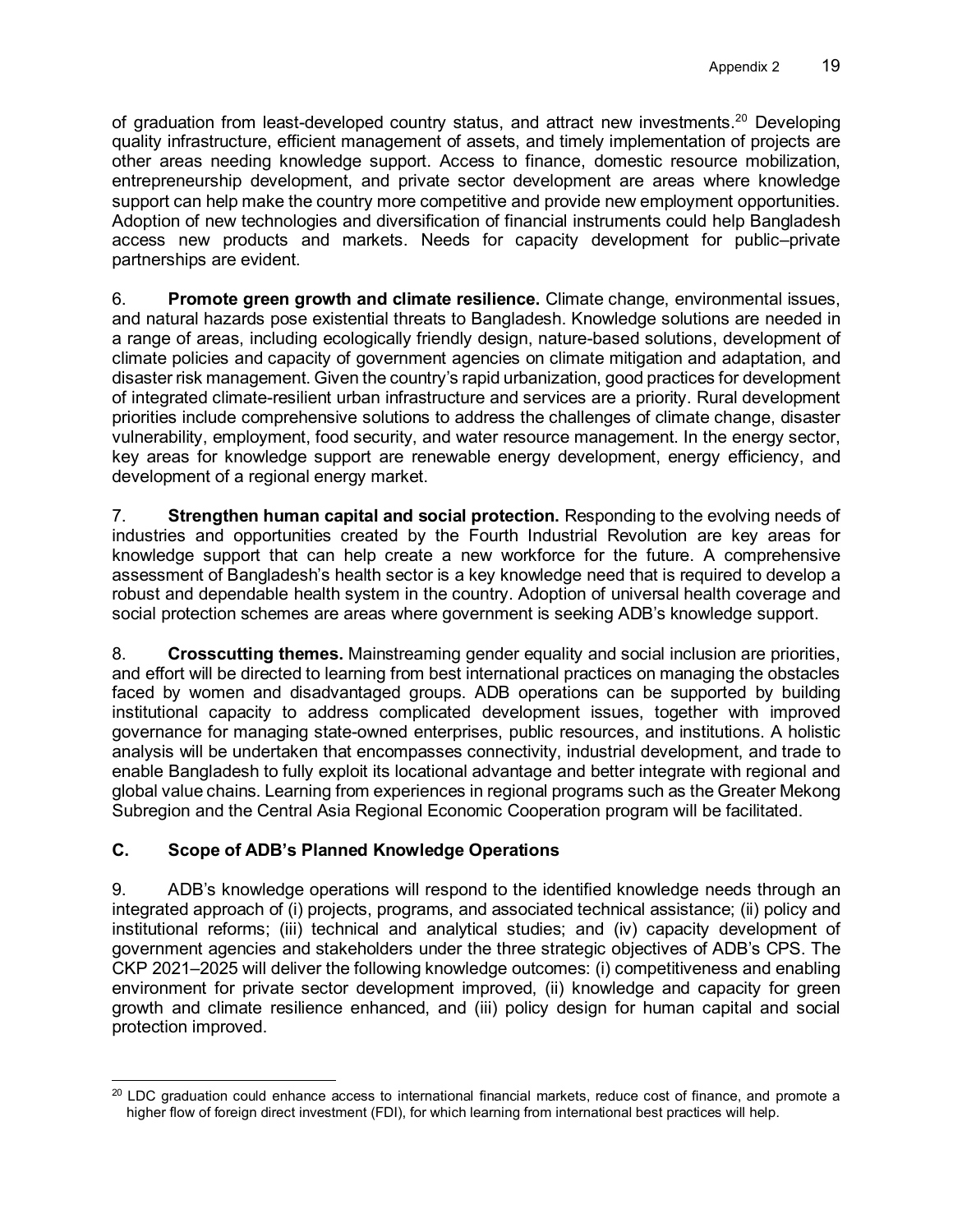# **Table A2: ADB's Planned Knowledge Operations for Bangladesh**

|                                                                                                                                                                       | CPS Strategic Objective 1: Boost competitiveness, employment, and private sector development                      |                                                                                                              |  |  |
|-----------------------------------------------------------------------------------------------------------------------------------------------------------------------|-------------------------------------------------------------------------------------------------------------------|--------------------------------------------------------------------------------------------------------------|--|--|
| Knowledge outcome: Competitiveness and enabling environment for private sector development improved<br>through programmatic knowledge support                         |                                                                                                                   |                                                                                                              |  |  |
|                                                                                                                                                                       | <b>Knowledge Results Categories and Outputs</b>                                                                   |                                                                                                              |  |  |
| <b>Improved Program or Project</b><br><b>Increased Awareness and</b><br><b>Enhanced Capacities and Skills</b><br><b>Delivery</b><br><b>Evidence-Based Information</b> |                                                                                                                   |                                                                                                              |  |  |
| Revised Strategic Transport Master<br>Plan for Dhaka<br>Multimodal logistics plan                                                                                     | Strengthening of digitization,<br>capacity building, and business<br>process improvement in the finance<br>sector | Expansion of transport connectivity<br>between South Asia and Central<br>Asia                                |  |  |
| Energy sector reform strategy and<br>action plan                                                                                                                      | Strengthening of safety and<br>institutional capacity building in the<br>road and rail sectors                    | Comprehensive economic corridor<br>development plan<br>Economic diversification and                          |  |  |
| Operations and safety<br>improvements in railway sector<br>(including institutional reforms)                                                                          | Capacity development for<br>implementation of business climate<br>reforms                                         | resilience strategy<br>Bangladesh investment policy<br>review                                                |  |  |
| Strengthening of urban utilities and<br>development of cost-recovery<br>mechanisms                                                                                    | Capacity development of<br>microenterprises                                                                       | Banking sector diagnostics                                                                                   |  |  |
| Policy guide for access to credit and<br>small and medium-sized enterprises<br>credit rating agency development                                                       |                                                                                                                   | Integration of Bangladesh in the<br>global value chain                                                       |  |  |
|                                                                                                                                                                       | CPS Strategic Objective 2: Promote green growth and climate resilience                                            |                                                                                                              |  |  |
|                                                                                                                                                                       | Knowledge outcome: Knowledge and capacity for green growth and climate resilience enhanced through improved       |                                                                                                              |  |  |
|                                                                                                                                                                       | planning, project preparation, implementation and monitoring, and innovative finance options                      |                                                                                                              |  |  |
|                                                                                                                                                                       | <b>Knowledge Results Categories and Outputs</b>                                                                   | <b>Increased Awareness and</b>                                                                               |  |  |
| <b>Improved Program/Project</b><br><b>Delivery</b>                                                                                                                    | <b>Enhanced Capacities and Skills</b>                                                                             | <b>Evidence-Based Information</b>                                                                            |  |  |
| Sustainable and climate-resilient<br>urban development strategy                                                                                                       | Capacity building of executing and<br>implementing agencies on<br>environmental safeguards and                    | Best practices and lessons on<br>inclusive sanitation                                                        |  |  |
| Agriculture modernization and<br>market value chain development<br>strategy                                                                                           | resettlement<br>Capacity development for the                                                                      | Renewable energy and energy<br>efficiency potential assessment                                               |  |  |
| River stabilization and waterways<br>development study                                                                                                                | modernizing agriculture sector<br>Capacity strengthening to design                                                | Climate and disaster risk insurance<br>and green infrastructure investment<br>development                    |  |  |
| Water quality improvement in<br>Dhaka watershed                                                                                                                       | and implement a water and rural<br>infrastructure facility                                                        | Good practices in nature-based<br>solutions for climate-resilience                                           |  |  |
|                                                                                                                                                                       | CPS Strategic Objective 3: Strengthen human capital and social protection                                         |                                                                                                              |  |  |
| Knowledge outcome: Policy design for human capital and social protection improved through innovative<br>knowledge solutions                                           |                                                                                                                   |                                                                                                              |  |  |
| Knowledge Results Categories and Outputs                                                                                                                              |                                                                                                                   |                                                                                                              |  |  |
| <b>Improved Program/Project</b><br><b>Delivery</b>                                                                                                                    | <b>Enhanced Capacities and Skills</b>                                                                             | <b>Increased Awareness and</b><br><b>Evidence-Based Information</b>                                          |  |  |
| Guidance for development of social<br>insurance scheme                                                                                                                | Training module development on<br>digital and financial literacy, trainers'<br>training, and training of targeted | Skills development strategy for<br>national and international markets                                        |  |  |
| Improved education delivery using<br>technology-enabled teacher training<br>for information and communication<br>technology                                           | groups<br>Capacity building for developing<br>social inclusiveness and<br>responsiveness policies, including      | Assessment of coronavirus disease<br>(COVID-19) impact on students and<br>remedial actions for learning loss |  |  |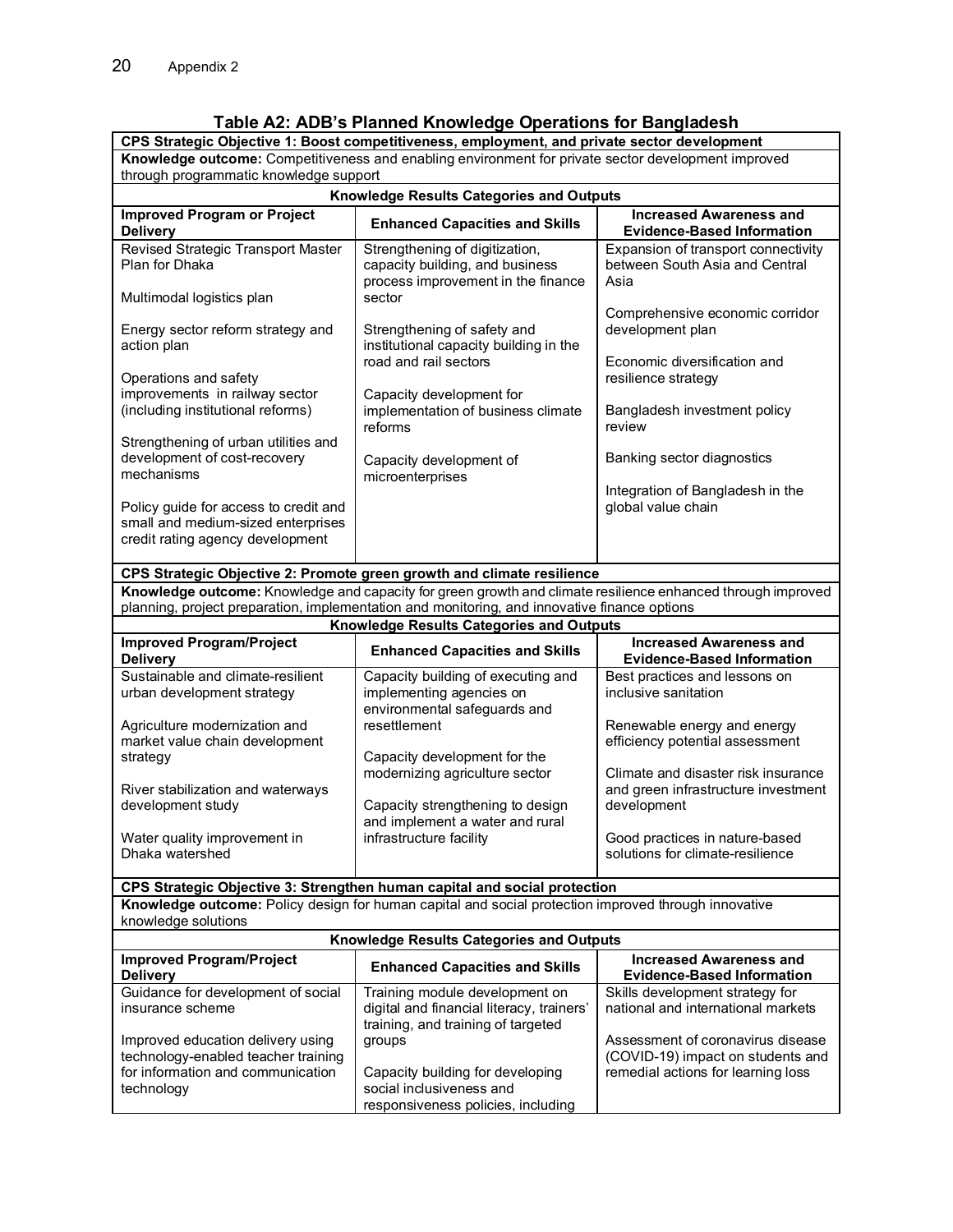| Strengthening of mobile financial<br>services for social protection                         | program harmonization, urban<br>protection, and social insurance<br>scheme        | Technical and policy analyses of<br>electronic payments for social<br>protection benefits, streamlining |
|---------------------------------------------------------------------------------------------|-----------------------------------------------------------------------------------|---------------------------------------------------------------------------------------------------------|
| Human capital development and<br>operational improvement in urban<br>health care facilities |                                                                                   | safety net programs, and a social<br>security system                                                    |
| Policy recommendations and best                                                             |                                                                                   | Financial instruments for building<br>women's resilience                                                |
| practices for universal health care<br>system                                               |                                                                                   |                                                                                                         |
| <b>Crosscutting Priorities</b>                                                              |                                                                                   |                                                                                                         |
|                                                                                             | <b>Knowledge Results Categories and Outputs</b>                                   |                                                                                                         |
| <b>Improved Program/Project</b><br><b>Delivery</b>                                          | <b>Enhanced Capacities and Skills</b>                                             | <b>Increased Awareness and</b><br><b>Evidence-Based Information</b>                                     |
| Gender equality and social inclusion                                                        | Capacity building to improve                                                      | Domestic resource mobilization                                                                          |
| integration in ADB operations                                                               | portfolio performance                                                             | strategy                                                                                                |
| Design and implementation<br>mechanisms for enhanced<br>supervision and monitoring of       | Design and implementation of a<br>training program on online tax<br>return filing | Gender diagnostics for the finance<br>sector                                                            |
| capital investment projects                                                                 |                                                                                   | Realizing the potential of regional                                                                     |
|                                                                                             | Institutional strengthening of local                                              | trade and investment                                                                                    |
| Public Expenditure and Financial<br>Accountability assessment                               | government institutions                                                           | Realizing the potential of the digital                                                                  |
|                                                                                             | Institutional strengthening                                                       | economy                                                                                                 |
| Update of the Public Financial                                                              | mechanism for the South Asia                                                      |                                                                                                         |
| Management Reform Action Plan                                                               | Subregional Economic Cooperation                                                  | Analysis of economic and                                                                                |
| $(2018 - 2023)$                                                                             | program                                                                           | development issues, including                                                                           |
| Governance risk assessment for                                                              |                                                                                   | Asian Development Outlook series                                                                        |
| selected sectors                                                                            | Anticorruption training for Dhaka<br>Water Supply and Sewerage                    |                                                                                                         |
|                                                                                             | Authority                                                                         |                                                                                                         |

ADB = Asian Development Bank, CPS = country partnership strategy. Source: Asian Development Bank.

# **D. Areas of Collaboration with Partners**

10. ADB will collaborate with other knowledge partners to develop knowledge products and events. ADB will closely coordinate with the government, development partners, and other stakeholders—including local think tanks, and research and academic institutions—in planning, programming, and monitoring knowledge services and encouraging wider knowledge sharing and exchange. ADB will collaborate with the World Bank in the Public Expenditure and Financial Accountability assessment. ADB's partnership with the Islamic Development Bank will be strengthened to explore strategies to increase Bangladesh's participation in global value chains. ADB will seek to partner with other international organizations such as the Organisation for Economic Co-operation and Development to undertake an investment policy review of Bangladesh. ADB will leverage in-country expertise to produce knowledge products and services.

# **E. Resource Allocation**

11. ADB estimates knowledge work during 2021–2025 will cost about \$50 million–\$60 million. Staff consultancies will be an important resource for delivery of outputs. Investment projects will include suitable knowledge products and services. In addition to country-specific assistance, ADB and ADB Institute regional technical assistance by will also be used. Trust funds, cofinancing from development partners, and cost sharing with the government will also support knowledge work.